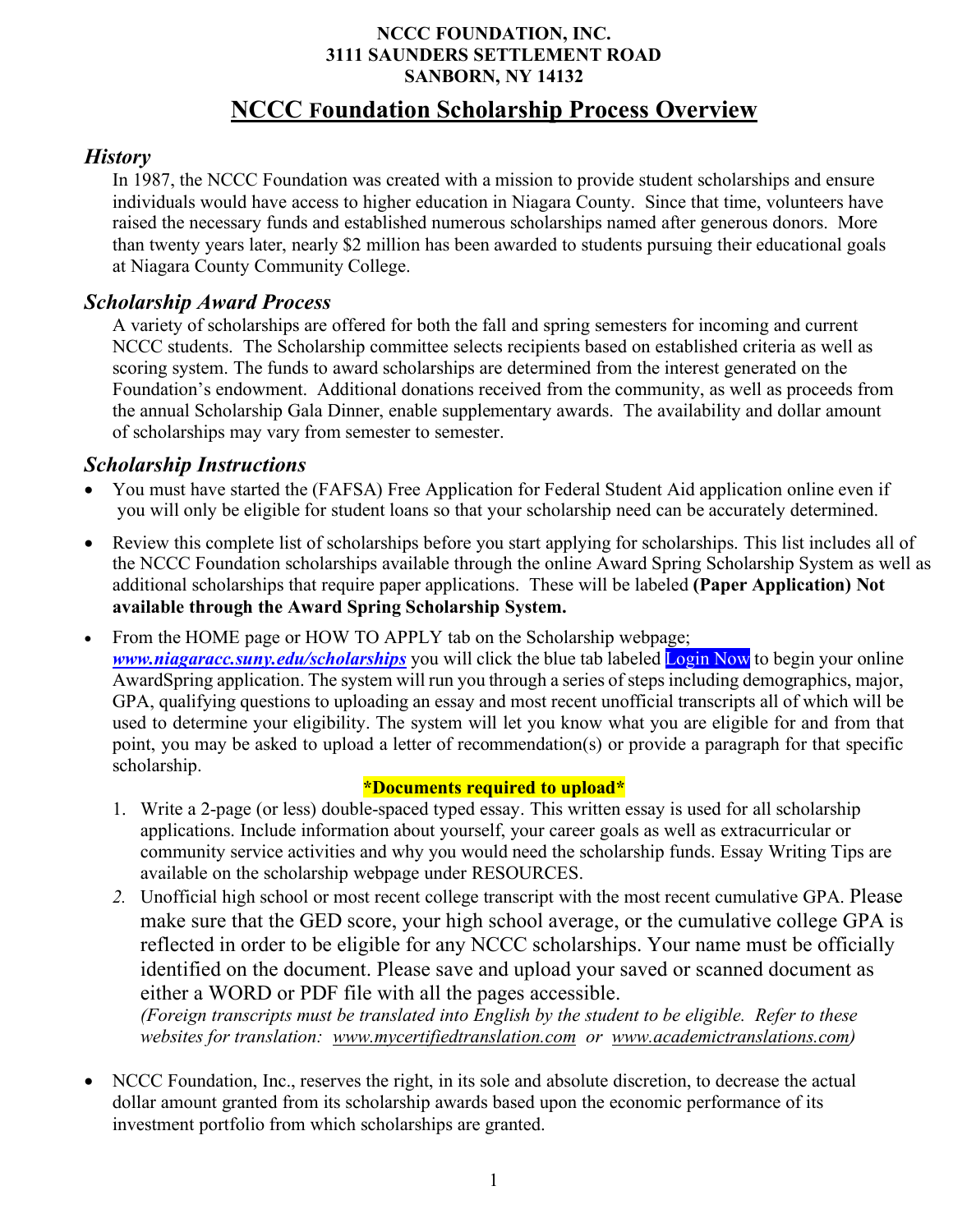# **NCCC FOUNDATION SCHOLARSHIPS**

# **Marie F. Abbondanza Memorial Scholarship**

## **Majors: All**

Marie Abbondanza had a firm belief that a college education was a gateway to a more productive life and endowed those accepting the challenge with an enlightened view of the world around them, a greater ability to affect the lives that they touched and skills to return to their families and communities the blessings that they themselves received.

| <b>Frequency:</b> |                | <b>Fall Semester</b>                                                                                                                                                                                 |
|-------------------|----------------|------------------------------------------------------------------------------------------------------------------------------------------------------------------------------------------------------|
| <b>Amount:</b>    | <b>Varies</b>  |                                                                                                                                                                                                      |
| Criteria:         | 1.             | Applicant must be a current or incoming student to NCCC, residing in Western<br>New York and attending either full or part-time.                                                                     |
|                   | 2.             | Applicants must have a minimum GPA of 3.0.                                                                                                                                                           |
|                   | 3 <sub>1</sub> | Scholarship award is based on financial need, academic performance and the<br>successful completion of the procedures outlined below.                                                                |
|                   | 4.             | The applicant's involvement in extracurricular activities and volunteer work will be<br>taken into consideration.                                                                                    |
|                   | 5.             | Single parents, male or female, will also be given consideration.                                                                                                                                    |
|                   | 6.             | Submit one (1) letter of recommendation from a current teacher, employer, civic or<br>spiritual leader highlighting your qualities of family values, integrity and sense<br>of personal achievement. |

# **The ACF of Greater Buffalo in Memory of Monte Dolce Scholarship**

#### **Majors: Culinary Arts or Baking and Pastry Arts**

The family of Monte W. Dolce, with the American Culinary Federation of Greater Buffalo and ACFaccredited NCCC / Niagara Falls Culinary Institute (NFCI), offers this scholarship for culinary and pastry arts students pursuing an associate's degree at NFCI. This scholarship is offered in memory of Chef Monte Dolce's life and his undying commitment to nurturing a love for culinary arts in others. NFCI has established this scholarship for individuals looking to further their goals and future objectives. NFCI, in conjunction with the ACF of Greater Buffalo, is focused on fostering cooks and chefs with knowledge, skills, and professionalism to high standards in the culinary industry.

| <b>Frequency: Fall Semester</b> |                    |                                                                                                                                    |
|---------------------------------|--------------------|------------------------------------------------------------------------------------------------------------------------------------|
| <b>Amount:</b>                  | <b>Up to \$750</b> |                                                                                                                                    |
| Criteria:                       |                    | Applicants must be full-time students who demonstrate a strong work ethic and a<br>desire to meet their educational goals.         |
|                                 | 2.                 | Applicants must have and maintain a 2.5 or grade point average (GPA).                                                              |
|                                 | 3.                 | Applicants must be enrolled full-time in a Culinary Arts or Pastry Arts degree<br>program at the Niagara Falls Culinary Institute. |
|                                 | 4.                 | Member of the American Culinary Federation of Greater Buffalo in good standing                                                     |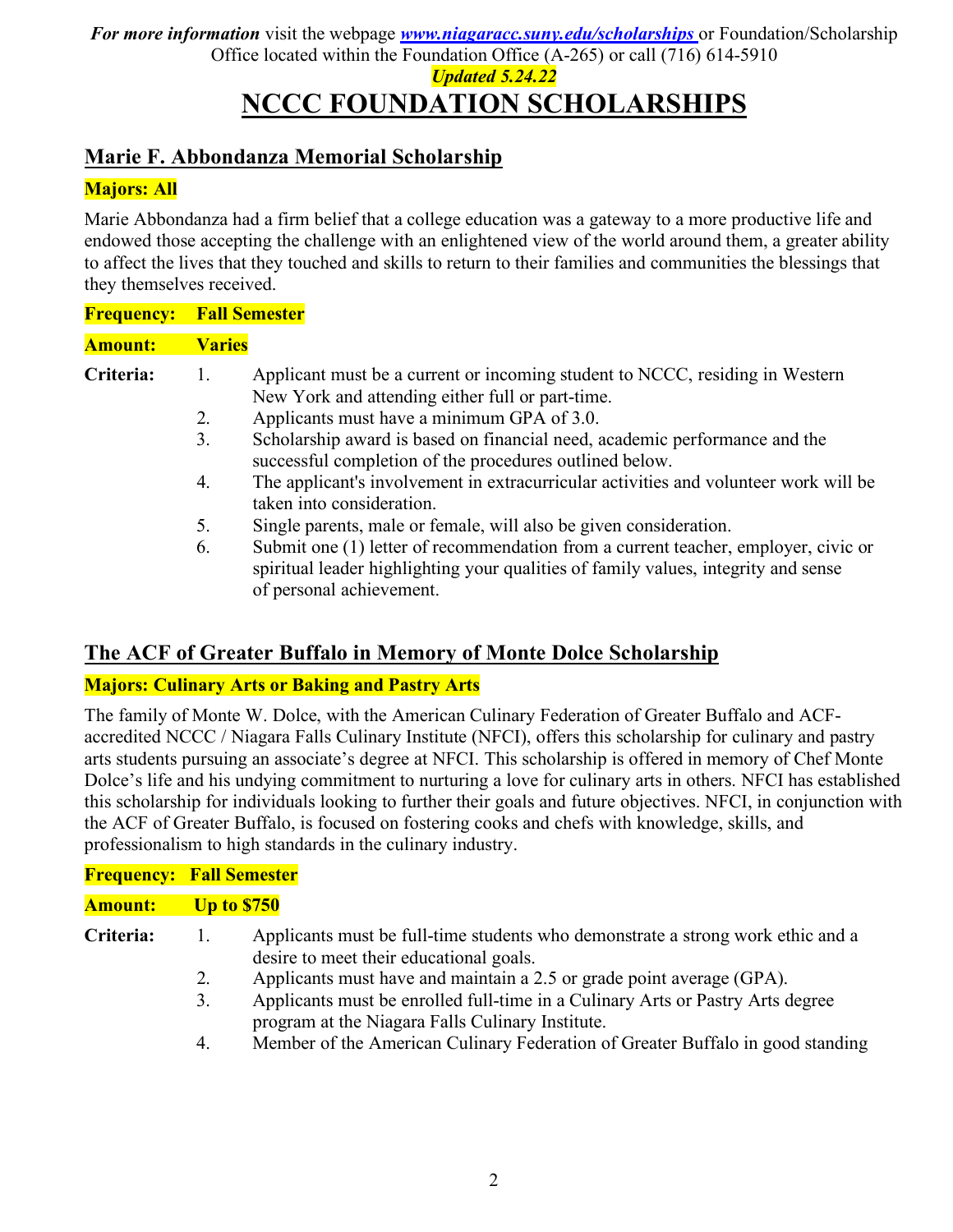# **ACF of Greater Buffalo in Memory of Bill Metzgar Scholarship**

#### **Majors: Culinary Arts or Baking and Pastry Arts**

The American Culinary Federation of Greater Buffalo with Jamie Metzgar and ACF accredited NCCC /Niagara Falls Culinary Institute (NFCI), offers this scholarship for culinary and pastry arts students pursuing an associate's degree at NFCI. The ACF of Greater Buffalo – In Celebration of Bill Metzgar's Life and NFCI have established the scholarship for individuals looking to further their goals and future objectives. The ACF of Greater Buffalo – In Celebration of Bill Metzgar's Life and NFCI are focused on fostering cooks and chefs with knowledge, skills and professionalism to high standards in the hospitality industry.

| <b>Frequency:</b> | <b>Fall Semester</b> |                                                                                                                                                                 |  |
|-------------------|----------------------|-----------------------------------------------------------------------------------------------------------------------------------------------------------------|--|
| <b>Amount:</b>    | <b>\$500</b>         |                                                                                                                                                                 |  |
| Criteria:         |                      | Applicants must be full-time students who demonstrate a strong work ethic and a<br>desire to meet their educational goals.                                      |  |
|                   | 2.                   | Member of the American Culinary Federation of Greater Buffalo in good standing                                                                                  |  |
|                   | 3.                   | Essay should be 350 words and include how your experiences at NFCI and                                                                                          |  |
|                   |                      | membership in the ACF of Greater Buffalo will assist with developing your                                                                                       |  |
|                   |                      | knowledge, skills and professionalism to benefit the hospitality industry. Please                                                                               |  |
|                   |                      | include your ACF number in essay as well.                                                                                                                       |  |
|                   | 4.                   | Applicants must have and maintain a 2.5 grade point average (GPA).                                                                                              |  |
|                   | 5.                   | Applicants must be enrolled full-time in either the Culinary Arts or Baking $\&$ Pastry                                                                         |  |
|                   |                      | Arts degree programs at the Niagara Falls Culinary Institute.                                                                                                   |  |
|                   | 6.                   | Submit one (1) letter of reference from an employer, civic or spiritual leader<br>highlighting your quality of family values, integrity and sense of personal a |  |

# **ACF of Greater Buffalo and NFCI Scholarship**

achievement.

#### **Majors: Culinary Arts or Baking and Pastry Arts**

The American Culinary Federation of Greater Buffalo with ACF accredited NCCC / Niagara Falls Culinary Institute (NFCI), offers this scholarship for culinary and pastry arts students pursuing an associate's degree at NFCI. The ACF of Buffalo and NFCI has established the scholarship for individuals looking to further their goals and future objectives. The ACF & NFCI are focused on fostering cooks and chefs with knowledge, skills and professionalism to high standards in the hospitality industry.

## **Frequency: Spring Semester**

#### **Amount: Up to \$750**

- **Criteria:** 1. Applicants must be full-time students who demonstrate a strong work ethic and a desire to meet their educational goals.
	- 2. Member of the American Culinary Federation of Greater Buffalo in good standing
	- 3. Essay should be 350 words and include how your experiences at NFCI and membership in the ACF of Greater Buffalo will assist with developing your knowledge, skills and professionalism to benefit the hospitality industry. Please include your ACF number in essay as well.
	- 4. Applicants must have and maintain a 2.5 grade point average (GPA).
	- 5. Applicants must be enrolled full-time in either the Culinary Arts or Baking & Pastry Arts degree programs at the Niagara Falls Culinary Institute.
	- 6. Submit one (1) letter of reference from an employer, civic or spiritual leader highlighting your quality of family values, integrity and sense of personal achievement.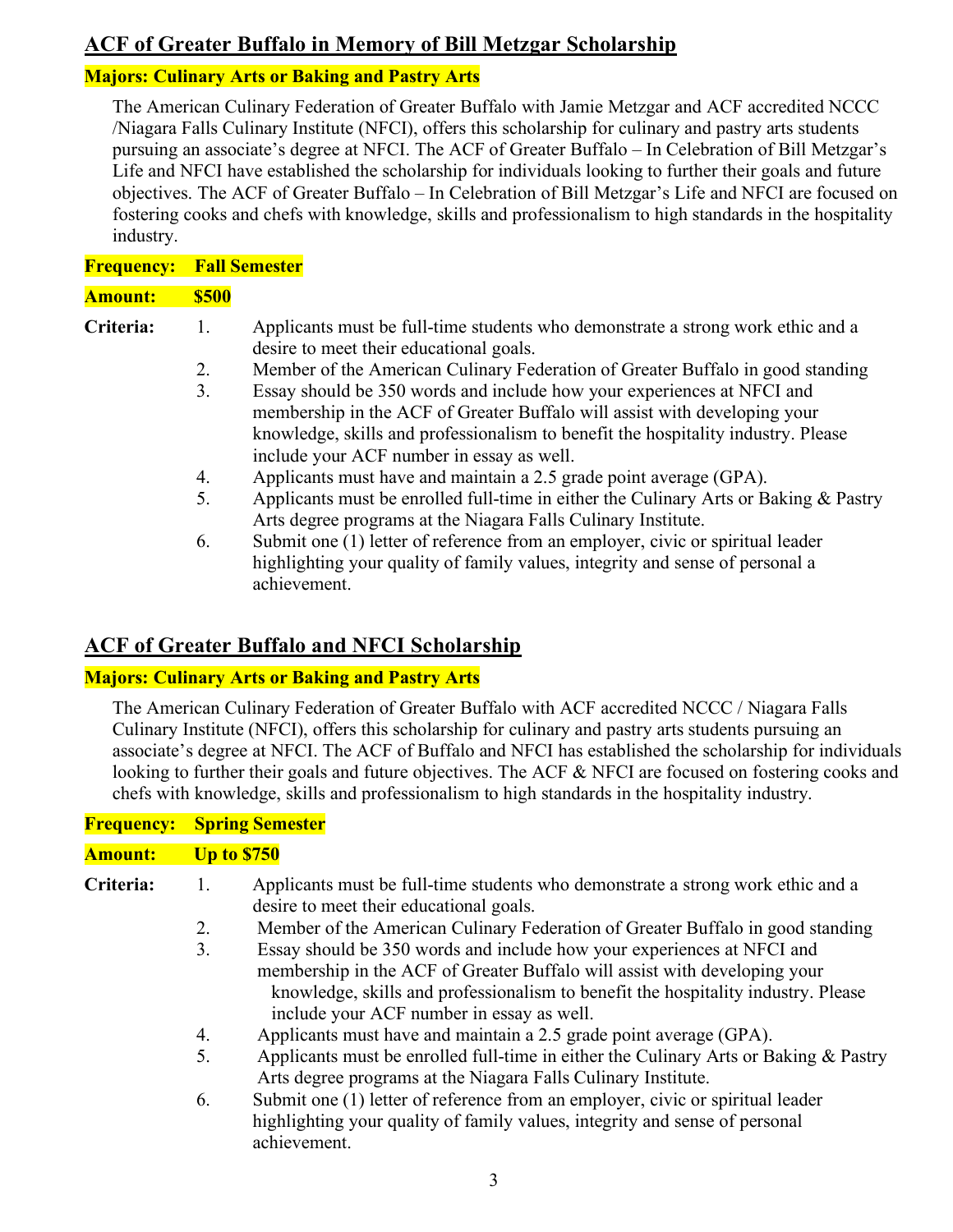# **Alliance Niagara Federal Credit Union Award**

#### **Majors: All**

Alliance Niagara Federal Credit Union is a non-profit financial institution dedicated to providing banking services to its membership, which includes employees, students and graduates of NCCC and Niagara University. Scholarship opportunities are available to Credit Union Members who are returning students at each of the member schools.

| <b>Frequency:</b> Fall and Spring Semesters |  |
|---------------------------------------------|--|
|                                             |  |

#### **Amount: Varies**

- **Criteria:** 1. Applicant must be a member of the Alliance Niagara Federal Credit Union.
	- 2. Applicant must be a second year returning student.
	- 3. Applicant must be a full-time student.
	- 4. Applicant must have and maintain a 2.0 grade point average (GPA).

# **Nick Antonacci Memorial Scholarship**

#### **Majors: Culinary Programs**

In loving memory of Nick Antonacci, his family and friends established this scholarship. Vincent "Jimmy" Cancemi and Chuck Marazzo were instrumental in securing the donations by co-chairing eighteen annual *Nick Antonacci Memorial Scholarship* Dinners. Nick was a good-natured man who gave from his heart with kindness and compassion. While growing up in the kitchen of his family owned restaurant *The Como,* Nick's love for cooking developed at an early age. His culinary skills brought fame and international attention to *The Como* Restaurant and to the city he loved, Niagara Falls NY. This scholarship will help students achieve their culinary education.

**Frequency: Fall and Spring Semesters**

#### **Amount: Varies**

- **Criteria:** 1. Applicant must be a current NCCC or incoming student (part-time or full-time) enrolled in a culinary program at Niagara Falls Culinary Institute (NFCI)
	- 2. Preference will be given to residents of Niagara County.
	- 3. Applicant must have and/or maintain a 2.25 GPA
	- 4. It is preferred that the applicant have experience working in a restaurant
	- 5. Applicant must describe why he/she is interested in a degree from the Niagara Falls Culinary Institute and career aspirations

#### **Nicole M. Argo Memorial Award**

#### **Majors: All**

Established by family and friends of Nicole M. Argo to celebrate Nicki's life, her devotion to family and friends and strong belief in continuing education. She was a student at NCCC at the time of her death in 2003.

|                | <b>Frequency: Fall Semester</b> |                                                                                                       |  |
|----------------|---------------------------------|-------------------------------------------------------------------------------------------------------|--|
| <b>Amount:</b> | Varies                          |                                                                                                       |  |
| Criteria:      |                                 | Applicant must be a female resident of Niagara County currently employed either full<br>or part-time. |  |
|                |                                 | Applicant can be either a current or incoming student of NCCC attending full-time.                    |  |
|                |                                 | $\Lambda$ policent must have and maintain a $2.5$ and point everage (CD $\Lambda$ )                   |  |

- 3. Applicant must have and maintain a 2.5 grade point average (GPA). 4. Priority will be given to students with a GED diploma.
- 5. Submit one (1) letter of recommendation from a current teacher, employer, civic or spiritual leader highlighting your qualities of family values, integrity and sense of personal achievement.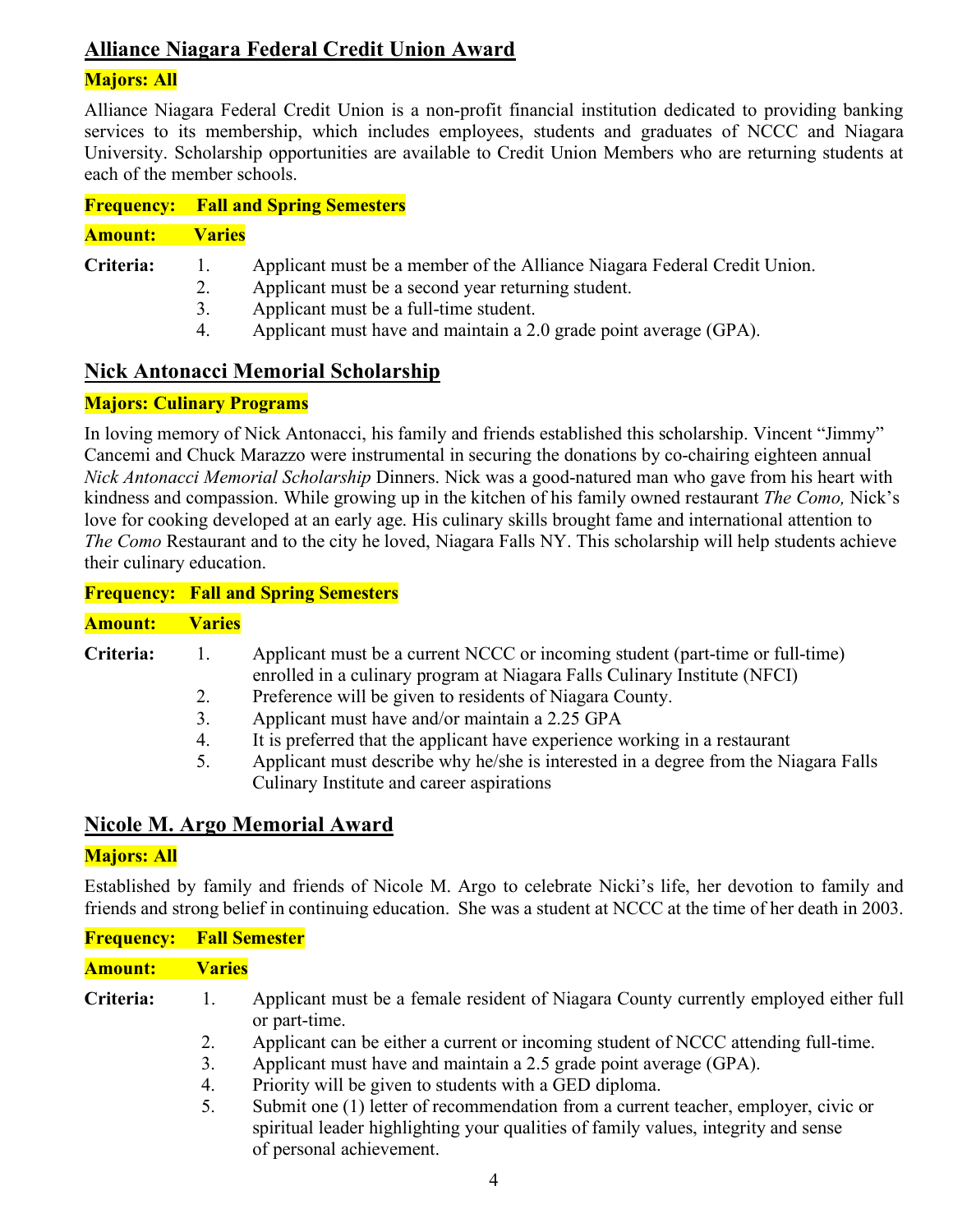# **Paul D. Balling Memorial Scholarship**

#### **Majors: All**

Paul D. Balling, former vice-president of Balling Construction, a family-owned business in the Tonawandas, was an original member of the NCCC Foundation Board of Directors. The scholarship established in his memory, will continue his legacy of dedication, strong work ethic and commitment to meeting educational and personal goals.

|                | <b>Frequency:</b> Fall and Spring Semesters |                                                                                                                                                    |
|----------------|---------------------------------------------|----------------------------------------------------------------------------------------------------------------------------------------------------|
| <b>Amount:</b> | <b>Varies</b>                               |                                                                                                                                                    |
| Criteria:      | $\mathbf{I}$                                | Applicants can be a current or incoming student who demonstrate financial need, strong<br>work ethic and a desire to meet their educational goals. |
|                | 2.                                          | Applicants must have and maintain a 2.5 grade point average (GPA).                                                                                 |

# **Barnes & Noble College Bookstore Award**

#### **Majors: All**

Since 2009 Barnes & Noble has been NCCC's bookstore. This bookstore award was established by Barnes & Noble College to support NCCC's mission of student success. As a vested partner at both campuses, Barnes & Noble College is committed to student success. This award is to be used in the Barnes & Noble Bookstore to purchase required and recommended NCCC course material. Barnes & Noble College is dedicated to elevating education and is a trusted ally to over 4 million students and faculty. Barnes & Noble College: *Bringing You What's Next*!

|                  |              | <b>Frequency: Fall and Spring Semesters</b>        |
|------------------|--------------|----------------------------------------------------|
| Amount:          | - 8500       |                                                    |
| <b>Criteria:</b> | $\mathbf{L}$ | Applicants may be full-time or part-time students. |

2. Applicants must have and maintain a 2.5 grade point average (GPA).

# **Barnes & Noble College Scholarship**

#### **Majors: All**

Since 2009 Barnes & Noble has been NCCC's bookstore. This bookstore award was established by Barnes & Noble College to support NCCC's mission of student success. As a vested partner at both campuses, Barnes & Noble College is committed to student success. This award is to be used in the Barnes & Noble Bookstore to purchase required and recommended NCCC course material. Barnes & Noble College is dedicated to elevating education and is a trusted ally to over 4 million students and faculty. Barnes & Noble College: *Bringing You What's Next*!

#### **Amount: minimum \$250**

**Criteria:** 1. Applicants may be full-time or part-time students. 2. Applicants must have and maintain a 2.5 grade point average (GPA).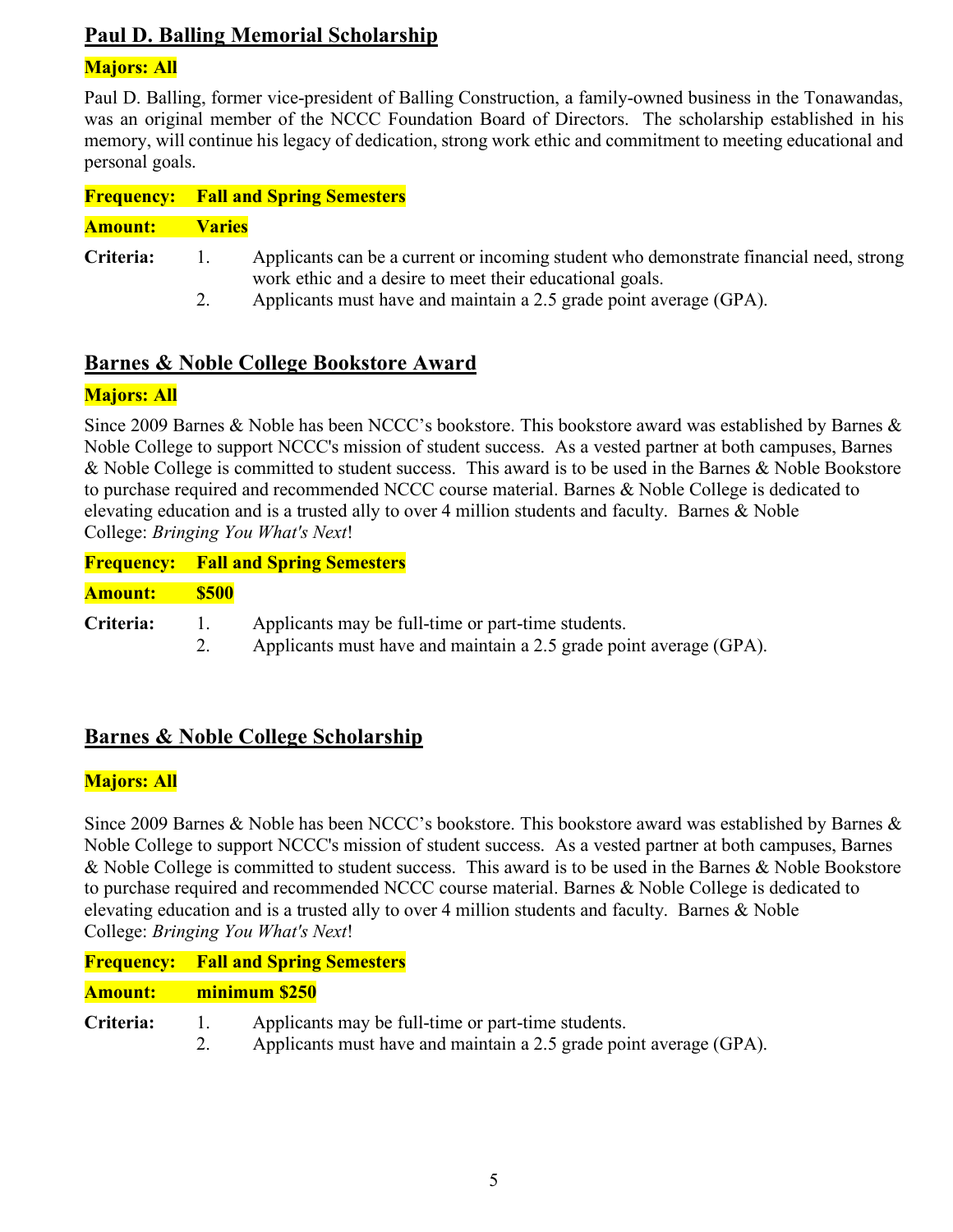# **Bridwell & Spedding Horticulture Scholarship**

#### **Major: Horticulture**

This scholarship is to honor the memory of Rose Mary Bridwell, a founding member of the Friends of the Kenan Herb Club. A friendship blossomed between Carol Spedding and Rose through their love of horticulture, landscaping, and gardening. The scholarship was established to assist NCCC students in achieving their educational goals in horticulture and landscaping.

| <b>Frequency:</b> Spring Semester |             |                                                                                                                                                                                                                         |
|-----------------------------------|-------------|-------------------------------------------------------------------------------------------------------------------------------------------------------------------------------------------------------------------------|
| Amount:                           | <b>S500</b> |                                                                                                                                                                                                                         |
| <b>Criteria:</b>                  | Ι.<br>2.    | Applicant must be studying for Horticulture degree or Horticulture certificate program.<br>Applicant must be enrolled as a full-time or part-time matriculated student at NCCC<br>for the semester the award is issued. |
|                                   | 3.<br>4.    | Scholarship is based on financial need and academic performance.<br>Applicant must have a minimum cumulative GPA of 2.5.                                                                                                |

# **Briody Memorial Nursing Scholarship**

#### **Major: Nursing**

Briody Health Care Facility served the Lockport community for over 70 years providing care to thousands of individuals in need of long term care or rehabilitation. Mrs. Edna Quinlivan Briody opened the facility in 1946. For three generations the Briody family welcomed patients and their families by providing personalized, compassionate care while preserving their patient's dignity. This scholarship has been made possible by the generous donations made in memory of loved ones who had resided at the Briody Health Care Facility. The scholarship is to help NCCC Nursing students achieve their goals in working in the medical field to assist others.

| <b>Frequency:</b> | <b>Fall Semester (recipient awarded for fall and spring)</b>                                                                                                                                                                                                                                                                                |  |  |
|-------------------|---------------------------------------------------------------------------------------------------------------------------------------------------------------------------------------------------------------------------------------------------------------------------------------------------------------------------------------------|--|--|
| <b>Amount:</b>    | <b>Up to \$1,250</b>                                                                                                                                                                                                                                                                                                                        |  |  |
| Criteria:         | Applicant must be accepted in the Nursing Program at NCCC.<br>Applicant must be enrolled as a full-time matriculated student at NCCC for the<br>2.<br>semester of the year the award is issued.<br>Applicant must have a minimum cumulative GPA of 3.0<br>3.<br>Scholarship award is based on financial need and academic performance<br>4. |  |  |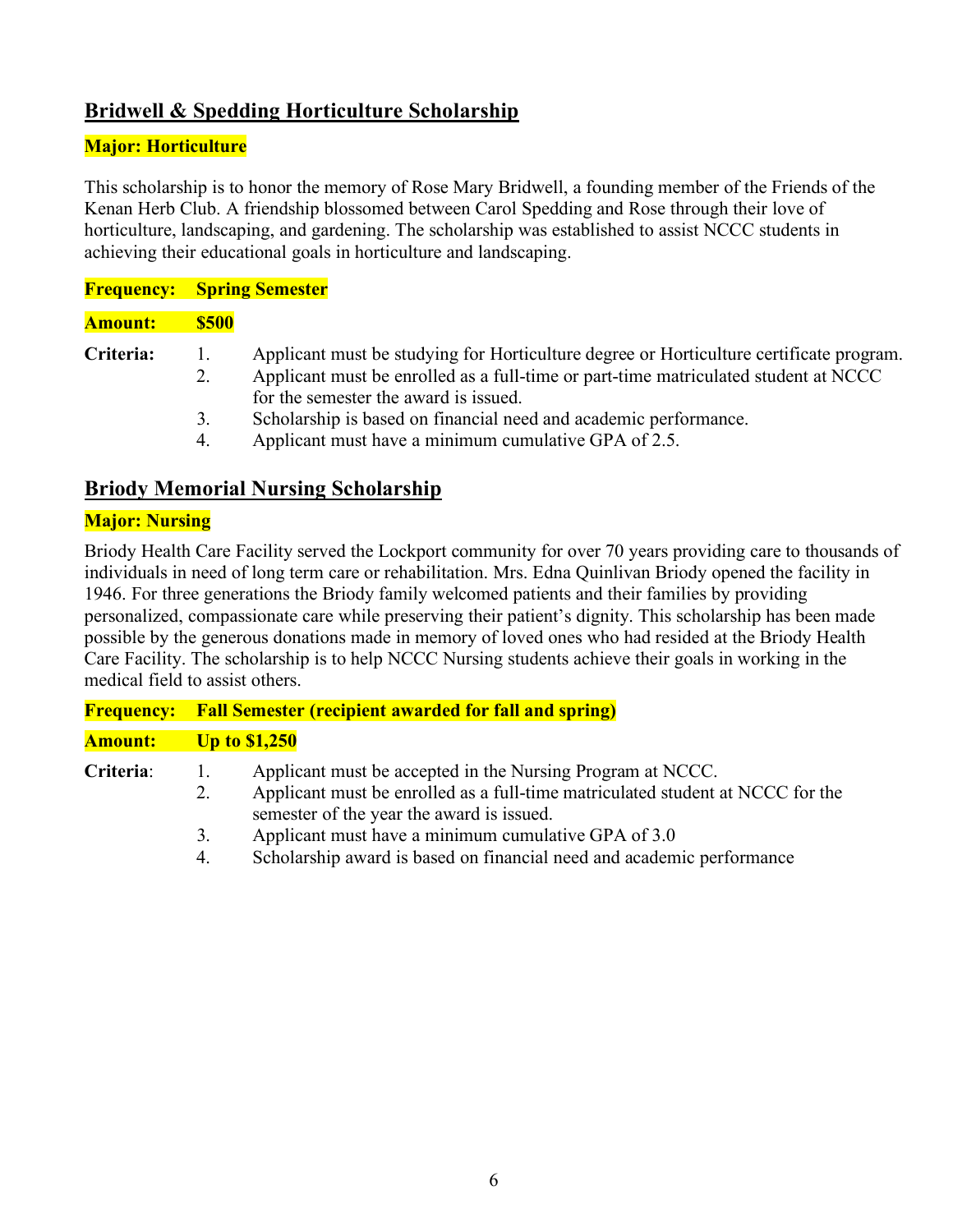# **Barbara Burns-Higgins Memorial Scholarship**

# **Majors: Nursing**

This scholarship was established in 1997 in memory of Dr. Barbara Burns-Higgins, a professor in the NCCC Nursing division and the 1989-90 recipient of the State University's Chancellor's Award of Excellence in Teaching.

|                | <b>Frequency:</b> Fall and Spring Semesters |                                                                                                                                                                                                                            |  |
|----------------|---------------------------------------------|----------------------------------------------------------------------------------------------------------------------------------------------------------------------------------------------------------------------------|--|
| <b>Amount:</b> | <b>\$250</b>                                |                                                                                                                                                                                                                            |  |
| Criteria:      |                                             | Applicant must be a current or incoming NCCC student enrolled in the Nursing<br>Program.                                                                                                                                   |  |
|                | 2.                                          | Applicant must have and maintain a minimum 2.5 GPA.                                                                                                                                                                        |  |
|                | 3.                                          | Applicant must have experience working in a health care facility either in a<br>volunteer or employee capacity and include in your essay information on<br>your volunteer or employment history in a health care facility. |  |
|                | 4                                           | Priority will be given to non-traditional students.                                                                                                                                                                        |  |

## **Canada Family Culinary Scholarship**

#### **Majors: Culinary Arts or Baking and Pastry Arts**

This scholarship is in honor of Jerry Canada Jr's father, Jerry G. Canada Sr., a beneficiary of a NCCC education, and aunt, Joan F. Canada. Although lacking any formal training in the culinary arts, both very much enjoyed the creative and social aspects that exist around a well prepared meal. Both individuals would be impressed by the Culinary Institute, its potential to have a positive impact on Niagara Falls and the opportunities it presents to students aspiring for a professional career in the foodservice industry. It is Jerry's hope that this scholarship will enable individuals who might not otherwise be able to attend the Institute an opportunity to do so with limited financial burden.

| <b>Frequency:</b> | <b>Fall Semester</b>                                                                                                                                                                                                                                                                                                                                                                                                                                                                                                                                                                                                              |
|-------------------|-----------------------------------------------------------------------------------------------------------------------------------------------------------------------------------------------------------------------------------------------------------------------------------------------------------------------------------------------------------------------------------------------------------------------------------------------------------------------------------------------------------------------------------------------------------------------------------------------------------------------------------|
| <b>Amount:</b>    | \$750 per semester for up to four (4) semesters                                                                                                                                                                                                                                                                                                                                                                                                                                                                                                                                                                                   |
| Criteria:         | Applicant must be a graduate of a Niagara County High School.<br>1.<br>Preference will be given first to graduates of Niagara Falls High School and second to<br>2.<br>Niagara Wheatfield High School, before opening it to all Niagara County High School<br>graduates.<br>3.<br>Applicants must be enrolled full-time in one of the programs at the Niagara Falls                                                                                                                                                                                                                                                               |
|                   | Culinary Institute (NFCI).<br>Applicant must have and maintain a 2.5 GPA in their culinary program.<br>4.<br>5.<br>Include in your essay information on why you are interested in a degree from the<br>Culinary Institute, career aspirations and how achieving a degree might have a<br>positive impact on the community. Essay should indicate whether you intend to<br>work in Niagara County after graduation.<br>Submit one (1) letter of recommendation from a current teacher, employer, civic or<br>6.<br>spiritual leader highlighting your qualities of family values, integrity, and sense of<br>personal achievement. |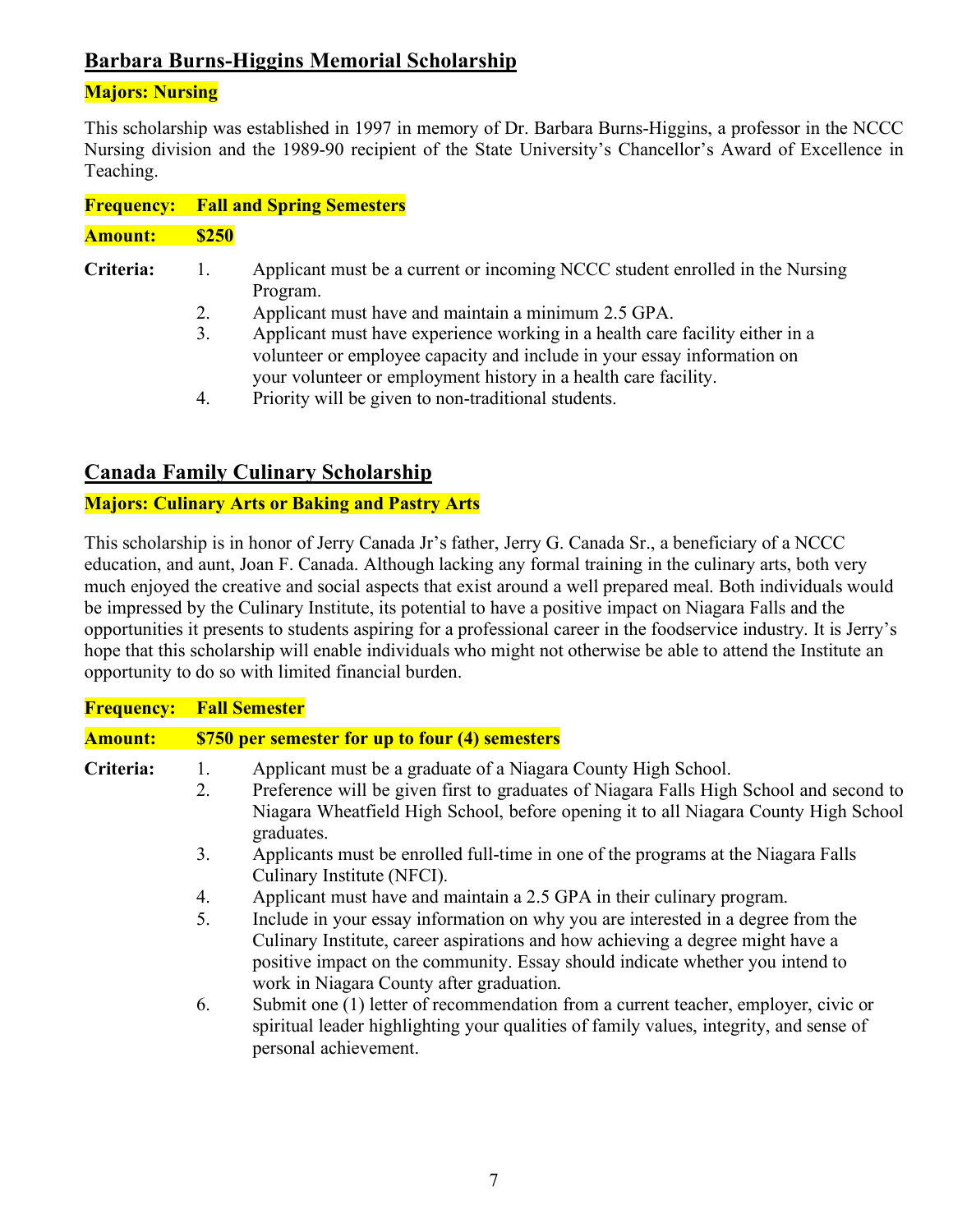# **Dennis Cassick Memorial Scholarship**

#### **Majors: All**

This scholarship was established by family and friends of Dennis Cassick, after his death in 1995. Dennis was a student at NCCC at the time of his death and believed strongly in continuing education.

| <b>Frequency: Fall Semester</b> |              |                                                                                              |
|---------------------------------|--------------|----------------------------------------------------------------------------------------------|
| Amount:                         | <b>\$100</b> |                                                                                              |
| <b>Criteria:</b>                | 1.           | Applicant must be a non-traditional student.                                                 |
|                                 | 2.           | Applicant must have and maintain a minimum 2.25 GPA.                                         |
|                                 | 3.           | Include in your essay information on your ideas on the following topic: "Dennis"             |
|                                 |              | Cassick had a deep and abiding interest in continuing his education as a means of            |
|                                 |              | personal growth and fulfillment. Explain your life goals and how they might                  |
|                                 |              | continue Dennis' legacy."                                                                    |
|                                 | 4.           | Submit one (1) letter of recommendation from a current teacher, employer, civic or           |
|                                 |              | spiritual leader highlighting your qualities of leadership, integrity, and sense of personal |
|                                 |              | achievement.                                                                                 |

## **Peter I. Certo Memorial Scholarship**

#### **Majors: All**

This scholarship was established by the Certo Family in memory of Peter I. Certo. Peter graduated from NCCC in 1973 with his Associates Degree in Business Administration. In 1993 he joined the Foundation Board and remained a strong supporter of the school until his untimely death in 2017. Peter was a big advocate for education and hard work; which he believed were the keys to success. The scholarship established in his memory, will continue his legacy of dedication, strong work ethic, and giving back to the community.

This scholarship benefits students pursuing higher education at NCCC while recognizing in perpetuity the importance Peter placed on his relationship with the college and the importance of his contributions to the college.

|                |                      | <b>Frequency: Fall and Spring Semesters</b>                                                                                                                                                                                                                                                                                                                                                    |
|----------------|----------------------|------------------------------------------------------------------------------------------------------------------------------------------------------------------------------------------------------------------------------------------------------------------------------------------------------------------------------------------------------------------------------------------------|
| <b>Amount:</b> | <b>\$500</b>         |                                                                                                                                                                                                                                                                                                                                                                                                |
| Criteria:      | 1.<br>2.<br>3.<br>4. | Applicant must be an incoming or current student at NCCC, residing in Western New<br>York and enrolled either full or part-time.<br>Applicant must have and maintain a minimum 2.5 Grade Point Average (GPA).<br>Student must be a USA resident.<br>The applicant must be of good character that has demonstrated participation and<br>leadership in extracurricular and community activities. |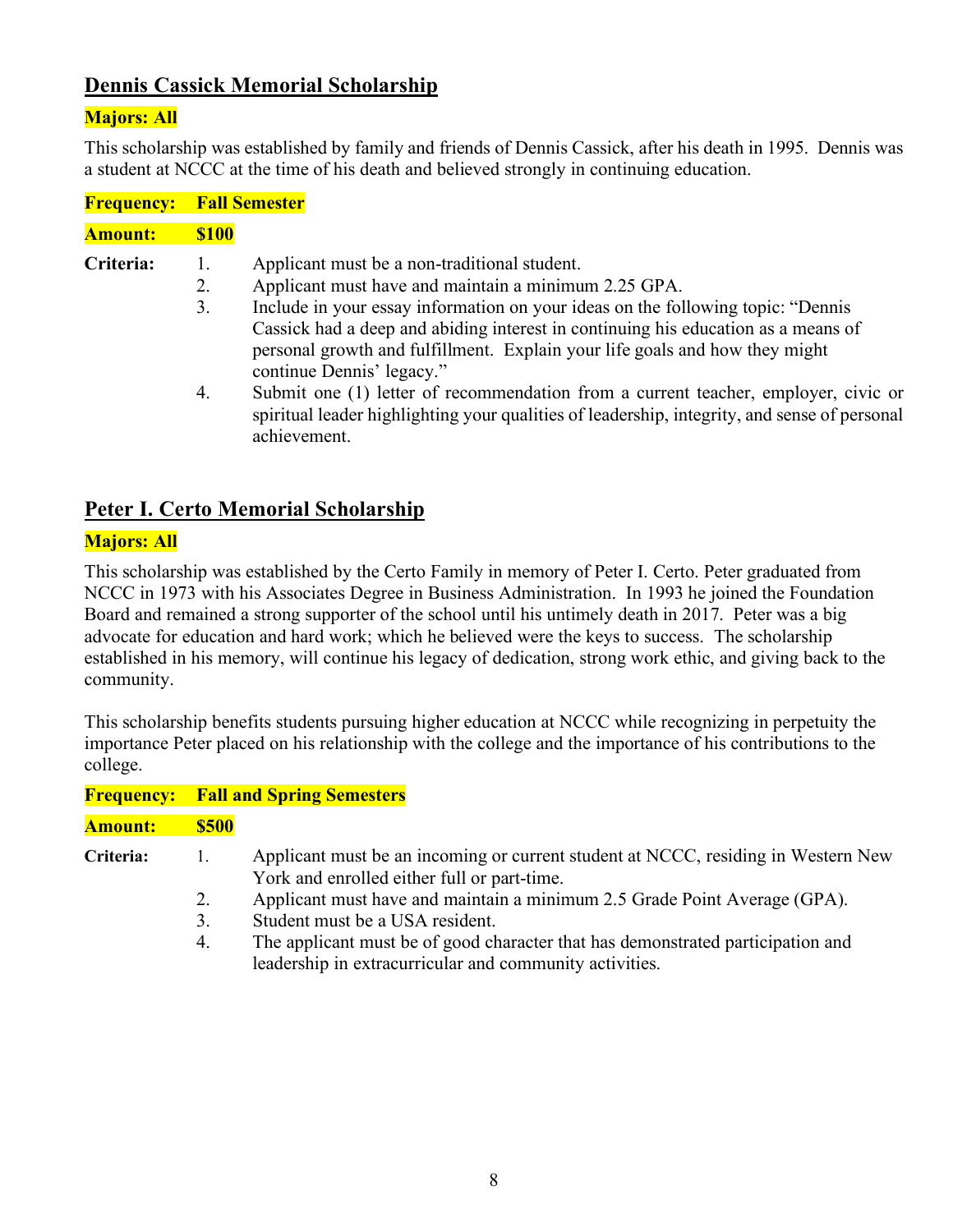# **David R. and Mary L. Chamberlain Scholarship Fund**

# **Majors: NCCC Graduates of Engineering Studies**

This scholarship was established in 2017 by one of the NCCC Foundation's founding Board Members; David Chamberlain and his wife Mary. David proudly served on the Foundation Board for over 22 years. As President of D.R.C. Development and an Engineer himself, David and Mary believe that the pursuit of excellence is through education. It is their hope that this scholarship will reward a student's achievements as he/she pursue their advanced degree in Engineering. This scholarship is limited to NCCC Graduates of the Engineering program who will be transferring to a 4-year institution. Preference will be given to Clarkson and the University of Buffalo.

| <b>Frequency:</b> | One scholarship paid after completing the first fall semester at a 4-year institution                                                                                                                                                                                                                                                                                                                                                                                                                                                                                                                      |  |
|-------------------|------------------------------------------------------------------------------------------------------------------------------------------------------------------------------------------------------------------------------------------------------------------------------------------------------------------------------------------------------------------------------------------------------------------------------------------------------------------------------------------------------------------------------------------------------------------------------------------------------------|--|
| <b>Amount:</b>    | <b>\$5,000</b>                                                                                                                                                                                                                                                                                                                                                                                                                                                                                                                                                                                             |  |
| Criteria:         | Applicant must be in their final semester of study at NCCC in the Engineering<br>1.<br>Program and have been accepted into a NYS Bachelor program in Engineering<br>Studies. Both fall and spring NCCC graduates will be considered for scholarship,<br>but the award will only be reviewed in the spring.<br>Applicant must have and maintain a minimum 3.5 Grade Point Average (GPA) at<br>2.<br>NCCC and a minimum 3.0 Grade Point Average (GPA) in the fall semester at the<br>4-year institution.<br>3 <sub>1</sub><br>Priority will be given to students transferring to Clarkson University and the |  |
|                   | University at Buffalo                                                                                                                                                                                                                                                                                                                                                                                                                                                                                                                                                                                      |  |
| Procedure:        | Complete the application and essay. Essay should include why he/she is interested in a<br>1.<br>pursuing a degree in Engineering, career aspirations, how achieving the degree might<br>have a positive impact on the community, and experiences and/or volunteerism outside<br>of college. The essay, NCCC transcripts, and Acceptance letters to a<br>4-year institution for Engineering must be submitted.                                                                                                                                                                                              |  |
|                   | 2.<br>The scholarship will be sent to the transfer school for the student's account upon<br>receipt of the following documents (by the student) to the NCCC Foundation<br>3111 Saunders Settlement Rd, Sanborn NY 14132                                                                                                                                                                                                                                                                                                                                                                                    |  |
|                   | Fall semester 4-year institution transcript for Engineering with a minimum<br>3.0 Grade Point Average (GPA)                                                                                                                                                                                                                                                                                                                                                                                                                                                                                                |  |

• **Spring semester 4-year institution schedule for Engineering**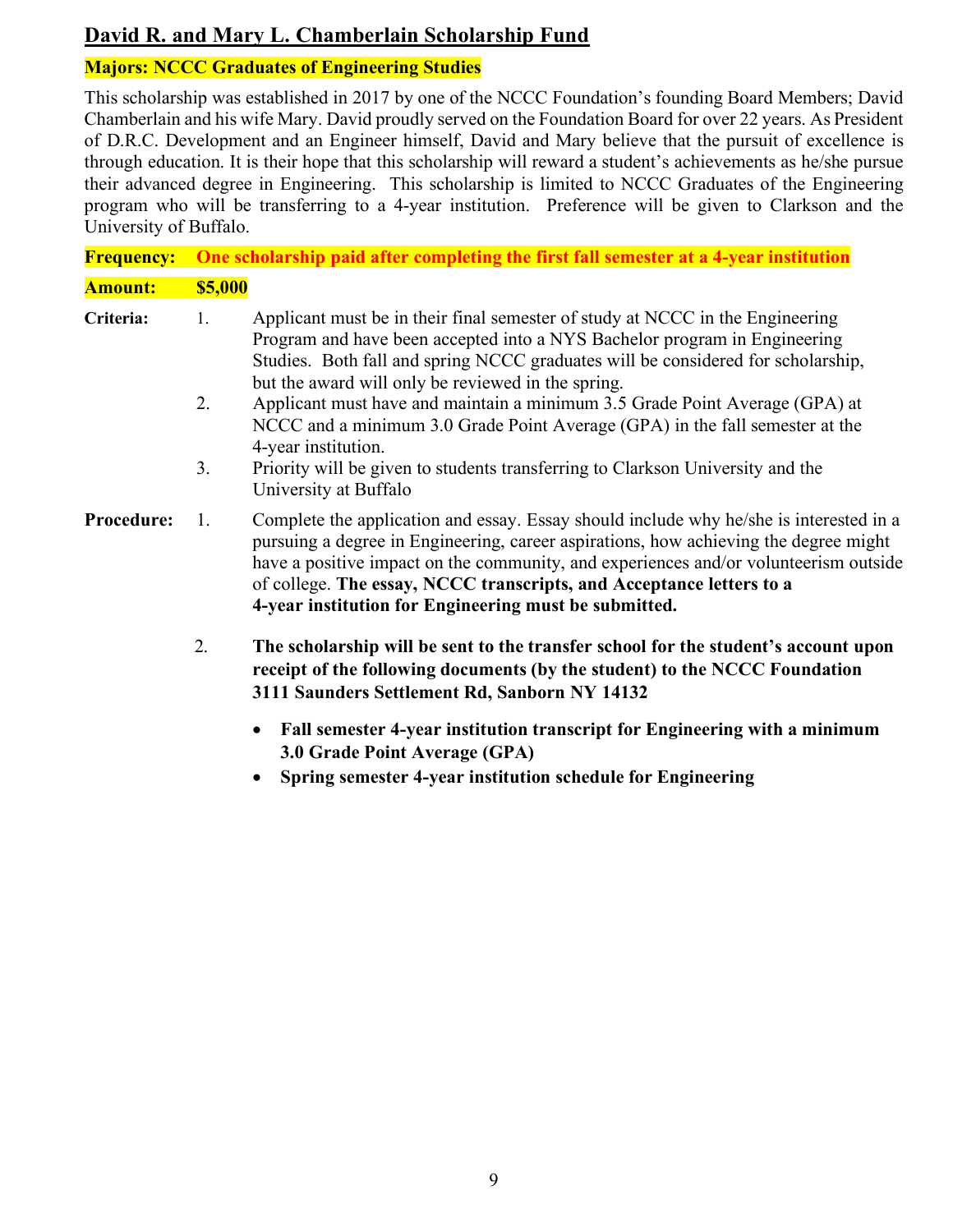# **Carolyn Cianciosa Memorial Scholarship**

#### **Majors: Allied Health with preference given to Rad Tech**

Carolyn was a faculty member at NCCC for over 20 years until her retirement in 2012. She had a critical role in establishing the Radiologic Technology (Rad Tech) program. Carolyn took pride in growing Rad Tech from 13 to 100 students. Her achievements were recognized by receiving the SUNY Chancellor's Award for Excellence in Teaching in 1997 and the Dr. Carol Jamieson Award in 2011 for her dedication to the students and faculty of NCCC. Education and health care have always been an integral part of Carolyn's life. Carolyn's husband, Robert, established this scholarship to assist NCCC students in achieving their educational goals.

# **Frequency: Fall and Spring Semesters**

#### **Amount: Varies**

- **Criteria:** 1. Applicant must be in an Allied Health Program. Preference will be given to Rad Tech students.
	- 2. Applicant must be enrolled as a full-time or part-time matriculated student at NCCC for the semester the award is issued.
	- 3. Applicant must have a minimum cumulative GPA of **2.5**

# **Covanta Community Scholarship**

#### **Majors: Environmental or Engineering Studies**

The Covanta Community Scholarship was established in 2014. Covanta Niagara owns and operates an Energyfrom-Waste facility in Niagara Falls which has been converting waste into clean energy since 1980. The electricity and steam produced at the facility supplies surrounding businesses and the regional power grid. This scholarship is awarded to recognize a student with a high level of activity in his/her community and is seeking to pursue an Associate Degree in Environmental Studies or Engineering Studies at NCCC.

| <b>Frequency:</b> | <b>Fall Semester (recipient awarded for fall and spring)</b>                                                                                                                                                                                                                                                                                  |  |  |
|-------------------|-----------------------------------------------------------------------------------------------------------------------------------------------------------------------------------------------------------------------------------------------------------------------------------------------------------------------------------------------|--|--|
| <b>Amount:</b>    | <b>Varies</b>                                                                                                                                                                                                                                                                                                                                 |  |  |
| Criteria:         | Applicant must be a graduate of a Niagara County High School with a regents diploma<br>and a minimum cumulative GPA of $3.0$ or a B (83-85) average. Preference will be<br>given to applicants graduating from a City of Niagara Falls High School.<br>Applicant must be planning to enroll as a full-time matriculated student at NCCC<br>2. |  |  |
|                   | for the fall semester of the year the award is issued.<br>Applicants must be pursuing an Associate Degree in Environmental Studies or<br>3.                                                                                                                                                                                                   |  |  |
|                   | Engineering Studies.<br>$\Lambda$ policents must have and maintain minimum eumulative CD $\Lambda$ of $2.0$                                                                                                                                                                                                                                   |  |  |

4. Applicants must have and maintain minimum cumulative GPA of 3.0.

# **John W. Danforth/Donald Basile Memorial Scholarship**

#### **Majors: Mechanical Technology or CADD program**

The scholarship was established in memory of Donald Basile, a former employee of the John W. Danforth Company of Buffalo. Preference will be given to members of Steamfitters Local 129 and their children.

|                | <b>Frequency: Fall Semester</b> |                                                                                                                                                                   |  |
|----------------|---------------------------------|-------------------------------------------------------------------------------------------------------------------------------------------------------------------|--|
| <b>Amount:</b> | <b>\$250</b>                    |                                                                                                                                                                   |  |
| Criteria:      | $\mathbf{L}$                    | Applicant must be enrolled in the second year of Mechanical Technology or the<br>second year of CADD program.                                                     |  |
|                | 2.                              | Applicant must have and maintain a minimum 2.0 GPA.                                                                                                               |  |
|                | 3.                              | Include in your essay if you or one of your parents are a member of either the<br>Steamfitters Local 129 or employees of the John W. Danforth Company in Buffalo. |  |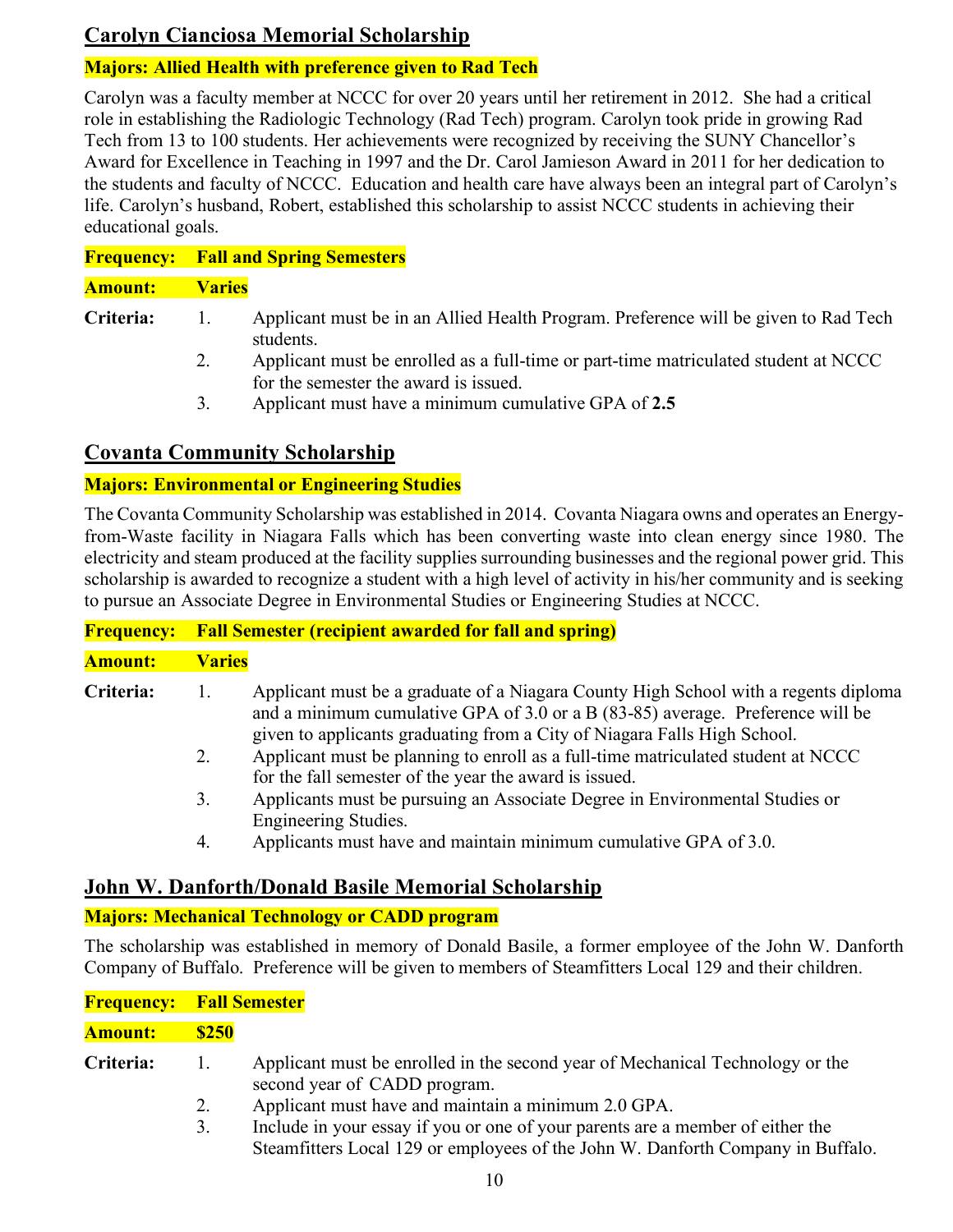# **Delaware North Culinary Scholarship**

#### **Majors: Culinary Arts**

Delaware North's passion, innovation and unwavering commitment to the highest level of training for its culinary and service teams have been crucial in its reaching the forefront of the hospitality industry. Delaware North believes that education leveraged with hands on learning experience is key to a student's future success. For this reason, the company has established the Delaware North Companies Scholarship to help students achieve their goals in pursuing a degree in Culinary Curriculums while taking part in a culinary internship with one of the world's leading culinary and hospitality companies.

| <b>Frequency:</b> | <b>Fall Semester – odd years only</b>                                                                                                                                                                                                                                                                                                                                                                                                                                                                                                                                               |
|-------------------|-------------------------------------------------------------------------------------------------------------------------------------------------------------------------------------------------------------------------------------------------------------------------------------------------------------------------------------------------------------------------------------------------------------------------------------------------------------------------------------------------------------------------------------------------------------------------------------|
| <b>Amount:</b>    | \$250 per semester for up to four (4) semesters                                                                                                                                                                                                                                                                                                                                                                                                                                                                                                                                     |
| Criteria:         | Applicants must be full-time, second year students who demonstrate a strong work<br>Ι.<br>ethic and a desire to meet their educational goals.<br>Applicants must have and maintain a 2.5 grade point average (GPA).<br>2<br>Applicants must be enrolled full-time in a Culinary Arts degree program at the<br>3<br>Culinary Institute.<br>Scholarship includes a culinary internship with Delaware North in one of their<br>4.<br>WNY locations; Ralph Wilson Stadium, First Niagara Center, Buffalo Niagara<br>International Airport, Hamburg Gaming and Niagara Falls State Park. |

# **Nicholas A. DiCamillo Memorial Scholarship**

#### **Majors: Culinary Arts or Baking and Pastry Arts**

Nicholas A. DiCamillo was actively involved in the DiCamillo Bakery from his youth until shortly before his death in 2001. Together with his brothers, sisters, and nephews he developed the small bakery from a small basement operation into a multi- store retail and wholesale bakery. The company eventually expanded into the national gourmet food market, and today, DiCamillo biscotti and cookies are sold throughout the country. Nicholas was a certified master baker. He is most remembered by his friends and family for his passion for life, a love for baking, and a firm belief in the goodness of mankind.

#### **Frequency: Fall and Spring Semesters**

#### **Amount: \$375**

**Criteria:** 1. Applicant must be enrolled in either the Culinary Arts or Baking and Pastry Arts curriculum.

- 2. Applicant can be a current or incoming student to NCCC attending either full or part-time.
- 3. Scholarship award is based on financial need and academic performance.
- 4. Applicants must have and maintain a 2.5 GPA.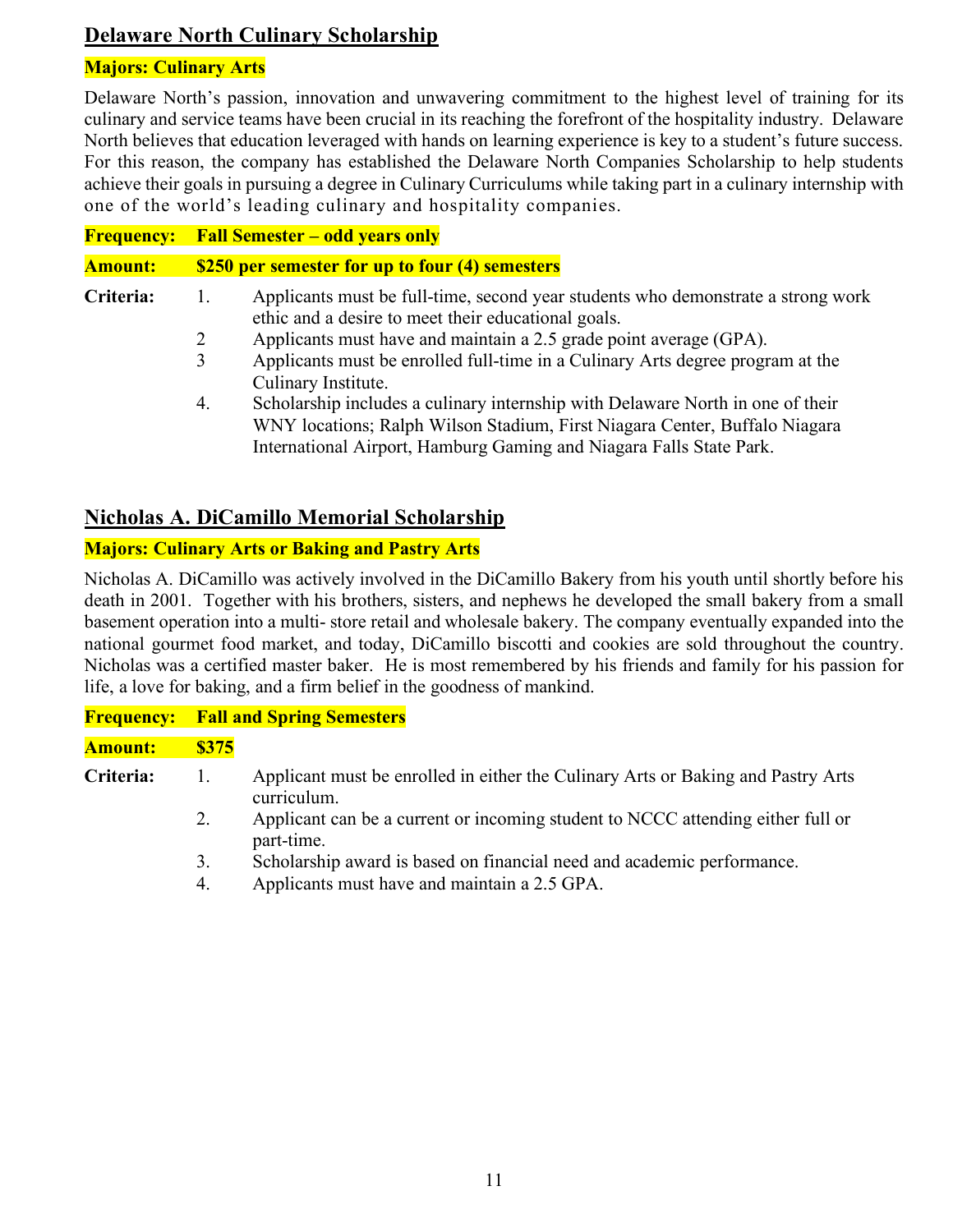# **Distinguished Student Scholarship (DSS)**

#### **Majors: All**

#### *(Paper Application on page 32) – not available through the AwardSpring Scholarship System*

The Distinguished Student Scholarship is the most prestigious scholarship awarded to incoming freshman at NCCC. Applicants must be graduating from a Niagara County High School and meet the criteria listed below.

| <b>Frequency:</b> | <b>Fall Semester</b> |
|-------------------|----------------------|
|                   |                      |

| <b>Full tuition (awarded for 4 semesters)</b><br><b>Amount:</b> |
|-----------------------------------------------------------------|
|-----------------------------------------------------------------|

- **Criteria:** 1. Applicant must be graduating from a Niagara County high school with a Regents diploma in June with a minimum cumulative GPA of 3.0 or a B (83-85) average.
	- 2. Applicant must be planning to enroll as a full-time matriculated student at NCCC for the fall semester of the year the award is issued.
	- 3. Applicant must have previous volunteer community service and demonstrated involvement in high school activities (Include in essay).
	- 4. Applicant must provide assurance that he or she plans to remain in or return to Niagara County after completion of his/her education and future volunteer commitments (Include in essay).
- Procedure: 1. Submit (2) complete copies of all required information by the deadline date to the NCCC Foundation/Scholarship Office located within the Foundation Office (A-265). The required information includes; the Distinguished Student Scholarship application, official high school transcripts, a two-page essay addressing the topics on the essay section of the application, and (2) letter of recommendations.
	- 2. Submit the DSS application to your guidance counselor for signature as well as completion of academic standing, confirmation of a Regents diploma and inclusion of **sealed transcripts**; it is the student's responsibility to ensure the application is postmarked and/or received at NCCC by the due date below.

# **Dolce/Valvo Scholarship**

#### **Majors: Nursing, Physical Education Studies, or Liberal Arts and Sciences: Humanities and Social Sciences, (Jointly registered with SUNY College at Buffalo - Childhood Education 1-6 BS)**

The scholarship was established in 1991 by Kathy Dolce, former Chair of the Health and Physical Education Department at NCCC, and her sister Jean Doctor. They established this scholarship as a way to thank their parents, who were strong advocates of education, for providing them with the opportunity to obtain an education.

| <b>Frequency:</b> Fall and Spring Semesters |               |                                                                                    |
|---------------------------------------------|---------------|------------------------------------------------------------------------------------|
| <b>Amount:</b>                              | <b>Varies</b> |                                                                                    |
| Criteria:                                   |               | Applicant must have and maintain a 2.75 GPA.                                       |
|                                             | 2.            | Applicant must be a sophomore enrolled in either Nursing, Physical Education       |
|                                             |               | Studies, or Liberal Arts and Sciences: Humanities and Social Sciences, (Jointly    |
|                                             |               | registered with SUNY College at Buffalo - Childhood Education 1-6 BS)              |
|                                             | 3.            | Submit two (2) letters of recommendation; one from an in-college teaching faculty, |
|                                             |               | counselor or librarian and one from the community where applicant may have         |

etor, or librarian and one from the community where applicant may have participated in activities in the community or served in a volunteer capacity.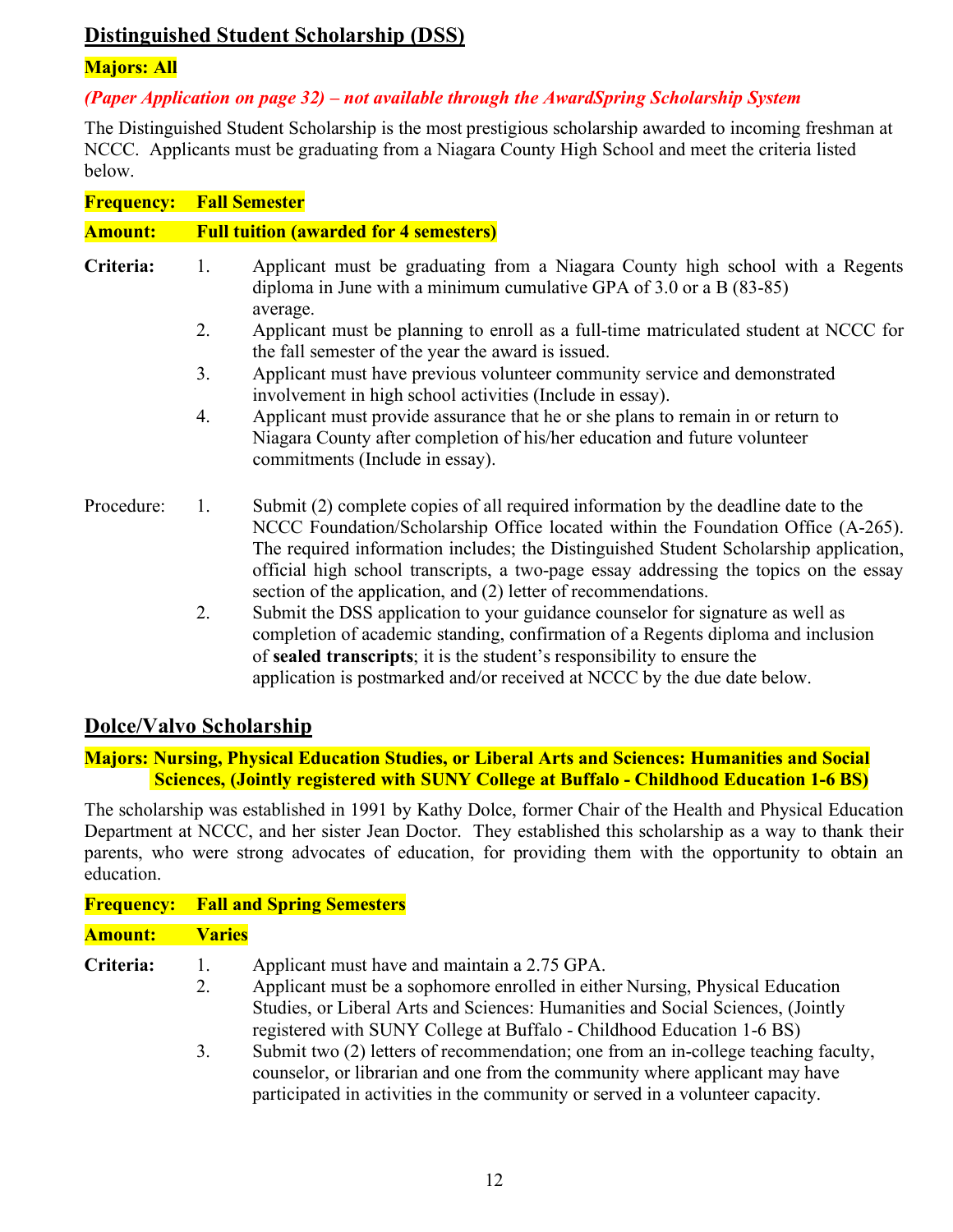# **Anne E. Edwards Memorial Scholarship**

#### **Majors: All**

Anne began her college education at age 41 and graduated from NCCC in 1969. She later returned to NCCC as Director of Student Activities where she stayed until her retirement in 1993. Anne believed in lifelong learning and was known on campus as a student advocate. The scholarship in her name will honor students who may have overcome obstacles or share characteristics consistent with her spirit of generosity.

| <b>Amount:</b> | \$125 |
|----------------|-------|
|----------------|-------|

- **Criteria:** 1. Applicant must be a continuing student in good academic standing.
	- 2. Applicant must be a full-time or part-time, matriculated student at NCCC.
	- 3. Applicant must have and maintain a 2.25 GPA.
	- 4. Include information in your essay on how you have overcome obstacles or share characteristics consistent with Anne E. Edwards's spirit of generosity.

# **Empire State Diversity Honor Scholarship**

#### **Majors: All**

The New York State budget includes funds for SUNY to administer this scholarship for students from a broad range of backgrounds who will contribute to the diversity of the student body in their chosen program or school.

|                |                      | <b>Frequency:</b> Fall and Spring Semesters                                                                                                                                                                                                                                                                                                                                                                                                                                                                                                                                                                                                     |
|----------------|----------------------|-------------------------------------------------------------------------------------------------------------------------------------------------------------------------------------------------------------------------------------------------------------------------------------------------------------------------------------------------------------------------------------------------------------------------------------------------------------------------------------------------------------------------------------------------------------------------------------------------------------------------------------------------|
| <b>Amount:</b> | <b>Varies</b>        |                                                                                                                                                                                                                                                                                                                                                                                                                                                                                                                                                                                                                                                 |
| Criteria:      | 1.<br>2.<br>3.<br>4. | Applicant can be an incoming or current NCCC student attending either<br>full or part-time.<br>Applicant must have and maintain a minimum 2.5 GPA.<br>Applicant must be a New York State resident.<br>Applicant must demonstrate that they have overcome a disadvantage or other<br>impediment to success in higher education. Even though financial need is not a<br>requirement for program eligibility, applicants may utilize economic disadvantage as a<br>basis for eligibility. Membership in a racial/ethnic group that is underrepresented in<br>the program or school for which the student is applying may serve as a plus factor in |
|                |                      | making awards, but may not form the sole basis of award.                                                                                                                                                                                                                                                                                                                                                                                                                                                                                                                                                                                        |

# **The Barbara Ennis Memorial Volunteer Scholarship**

#### **Majors: All**

This scholarship was created in memory of Barbara Ennis (NCCC class of "69"). This scholarship is presented to Lockport Senior High School seniors, to reward them for community service and volunteerism.

| <b>Frequency: Fall Semester</b> |                 |                                                                                                                                                                  |
|---------------------------------|-----------------|------------------------------------------------------------------------------------------------------------------------------------------------------------------|
| <b>Amount:</b>                  | <b>Varies</b>   |                                                                                                                                                                  |
| Criteria:                       | $\perp$ .<br>2. | Applicant must be a Lockport Senior High School senior.<br>Applicant must plan on enrolling as either a full-time or part-time,<br>matriculated student at NCCC. |
|                                 | 3.<br>4.        | Applicant must have and maintain a minimum 2.5 GPA.<br>Applicant must demonstrate good citizenship, a strong work ethic and                                      |
|                                 |                 | high motivation.                                                                                                                                                 |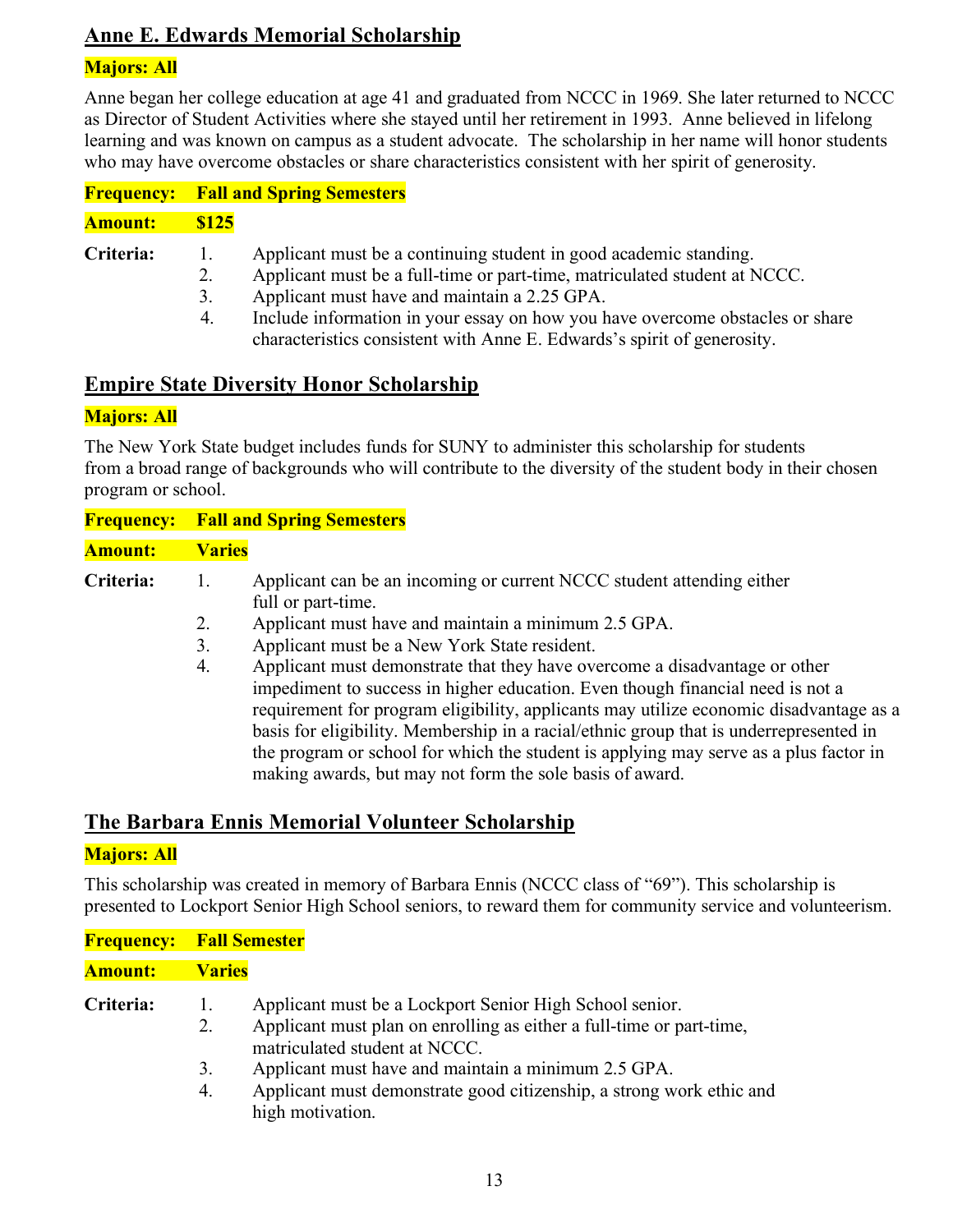# **Anthony S. Gullo Faculty Association Scholarship**

#### **Majors: All**

This scholarship was established by the NCCC Faculty Association with donations made by the Association, its membership, retirees and others wishing to contribute. It was renamed in 2008 in honor of past president Anthony S. Gullo.

| <b>Frequency:</b> | <b>Fall Semester</b>                                                                                                                                                                                                                                                                                                                                                                             |
|-------------------|--------------------------------------------------------------------------------------------------------------------------------------------------------------------------------------------------------------------------------------------------------------------------------------------------------------------------------------------------------------------------------------------------|
| <b>Amount:</b>    | <b>Varies (awarded for 4 semesters)</b>                                                                                                                                                                                                                                                                                                                                                          |
| Criteria:         | Applicant must be the child or stepchild, grandchild, step-grandchild, spouse or<br>1.<br>domestic partner of a current or retired NCCC Faculty Association member.<br>Applicant must be accepted as a full-time or part-time, matriculated student at NCCC.<br>2.<br>Applicant must have a minimum of 85% non-weighted, cumulative average or 3.0<br>3.<br>overall college grade point average. |
| <b>Procedure:</b> | Incorporate into your essay information on your career goals along and the name of<br>$\mathbf{1}$<br>the Faculty Association member or retiree relative. Do not address financial need.<br>Submit two (2) letters of recommendation written by a high school teacher, guidance<br>2.<br>counselor, college professor, or employer addressing your academic performance.                         |

# **Louise Henry Memorial Scholarship**

#### **Majors: All**

Louise Henry was clan mother to the Turtle Clan of the Tuscarora Nation. She graduated from NCCC at the age of 66. Throughout her life, Louise was a beadwork artist and her work is a symbol of Tuscarora art and culture.

| <b>Frequency:</b> |
|-------------------|
| <b>Amount:</b>    |
| Criteria:         |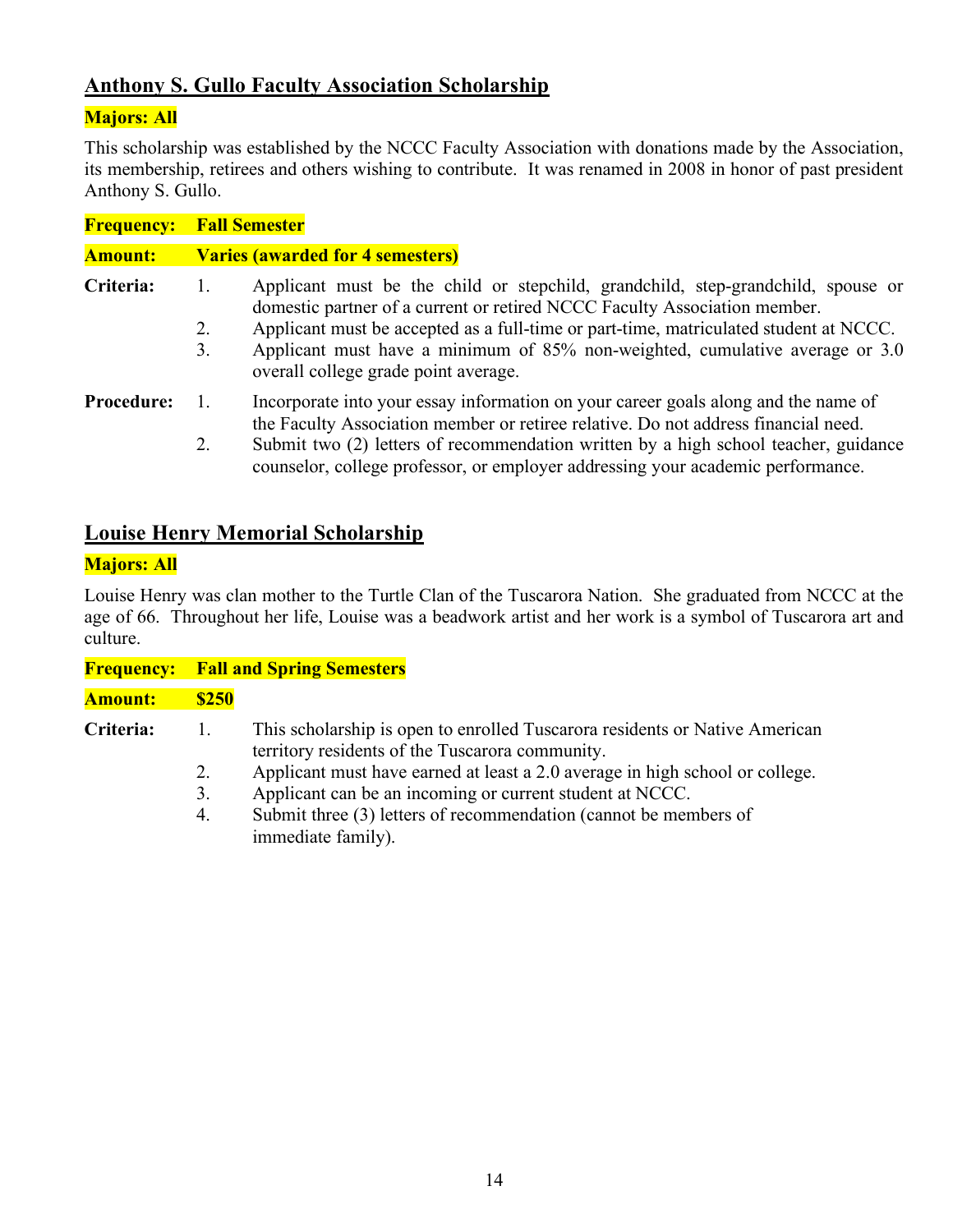# **John R. LaPorta Memorial Scholarship**

#### **Majors: All**

This memorial scholarship was established in 2015 in memory of John R. LaPorta by his parents, Angelo and Joan LaPorta, and his sister, Paulette Ziff. John was a lifelong resident of North Tonawanda. He graduated from NCCC in 2007 with an AAS in Business Administration with Merit and was working toward a Certificate in Music. John's love for music encompassed playing the keyboard and drums, writing songs, and performing with friends. His family established this scholarship in John's memory to help student's achieve their goals through education and their love of music.

## **Frequency: Fall and Spring Semesters**

#### **Amount: \$250**

- **Criteria:** 1. Applicants can be current or incoming non-traditional students.
	- 2. Applicants must have and maintain a 2.2 grade point average (GPA).
	- 3. Applicants must demonstrate their love for music, and involvement with assisting others.

#### **Non-traditional student (defined below – can be any of these)**

- Older than traditional college aged student (ages 18-25)
- Delays enrollment (does not enter postsecondary education in the same calendar year that he or she finished high school);
- Attends part-time for at least part of the academic year;
- Works full-time (35 hours or more per week) while enrolled;
- Is considered financially independent for purposes of determining eligibility for financial aid;
- Has dependents other than a spouse (usually children, but sometimes others);
- Is a single parent (either not married or married but separated and has dependents); or
- Does not have a high school diploma (completed high school with a GED or other high school completion certificate or did not finish high school).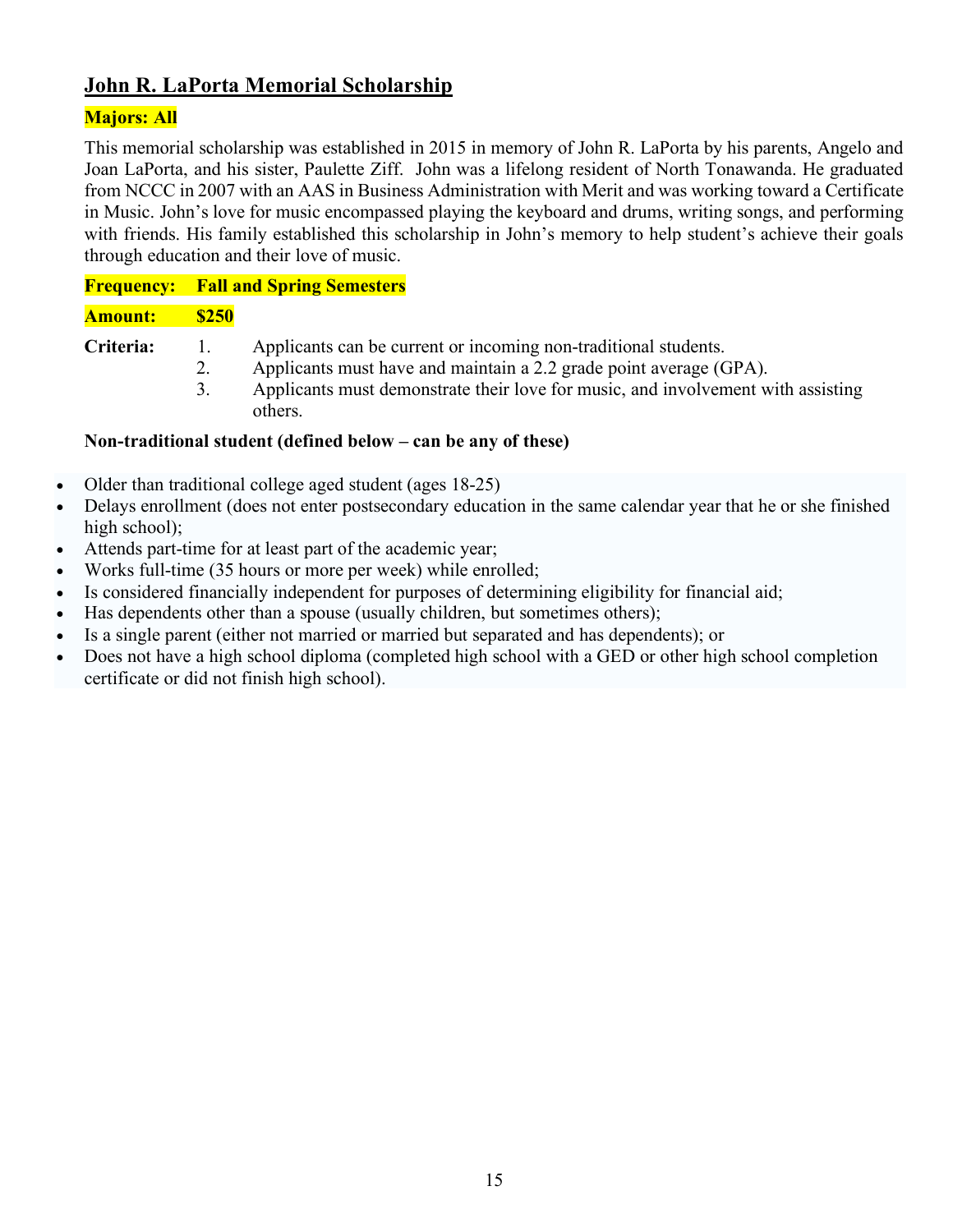# **Patrick P. Lee Foundation Scholarship to Stem Related fields**

**Majors: Biotechnology, Computer Aided Drafting & Design (CADD): Mechanical, Process Piping and Control, Engineering Studies (students will transfer to a 4 year SUNY school), Industrial Process Technology, Mechanical Technology: Mechanical Design, Nursing, Physical Therapist Assistant, Practical Nursing (Certificate), Radiologic Technology, Surgical Technology, Welding Technology**

The Patrick P. Lee Foundation, a private family foundation based in Buffalo, NY, focuses its investments in Education and Mental Health. In education, the Lee Foundation supports post-secondary scholarships in STEM related fields. The goal is for students to graduate with the education and training necessary to enter the workforce.

#### **Frequency: Fall Semester (recipient awarded for fall and spring)**

#### **Amount: Paid up to \$5,000 per academic year**

- 
- **Criteria:** 1.Applicant must be enrolled fulltime in their second year in a 2-year degree program listed above during the academic year the scholarship will be funded.
	- 2. Applicant must have and maintain a minimum 2.8 Grade Point Average (GPA) or above at NCCC.
	- 3. Applicant must be a citizen of the United States.
	- 4. Applicant is expected to pay a minimum of \$250 per year for their education – receipt necessary.
	- 5. The funding is up to \$5,000 per student per academic year (tuition, fees, books and supplies). Students are required to fill out the FAFSA and Tap application prior to applying for this scholarship. The scholarship amount awarded will be determined once financial aid is applied.
	- 6. The scholarship recipient must act with the highest ethical standards. If any scholarship recipient is determined to be involved in an academic wrong doing or in violation of the NCCC Student Conduct, the scholarship will not be renewed beyond the then current award semester.
	- 7. Scholarship recipients will be invited to a private reception to meet members of the Patrick P. Lee Foundation Board.

#### **Gordon G. Mahnke and Mildred B. Mahnke Endowment Fund**

#### **Majors: All**

This scholarship was established by the late Mildred B. Mahnke of Newfane. This award can be used for tuition books, or other educational costs.

|                  |                | <b>Frequency:</b> Fall and Spring Semesters                                                     |
|------------------|----------------|-------------------------------------------------------------------------------------------------|
| Amount:          | <b>Varies</b>  |                                                                                                 |
| <b>Criteria:</b> | $\mathbf{1}$ . | Applicant must be a current or incoming student to NCCC attending either full or part-<br>time. |
|                  |                | Applicants must have and maintain a 2.25 GPA.                                                   |

3. Scholarship award is based on financial need and academic performance.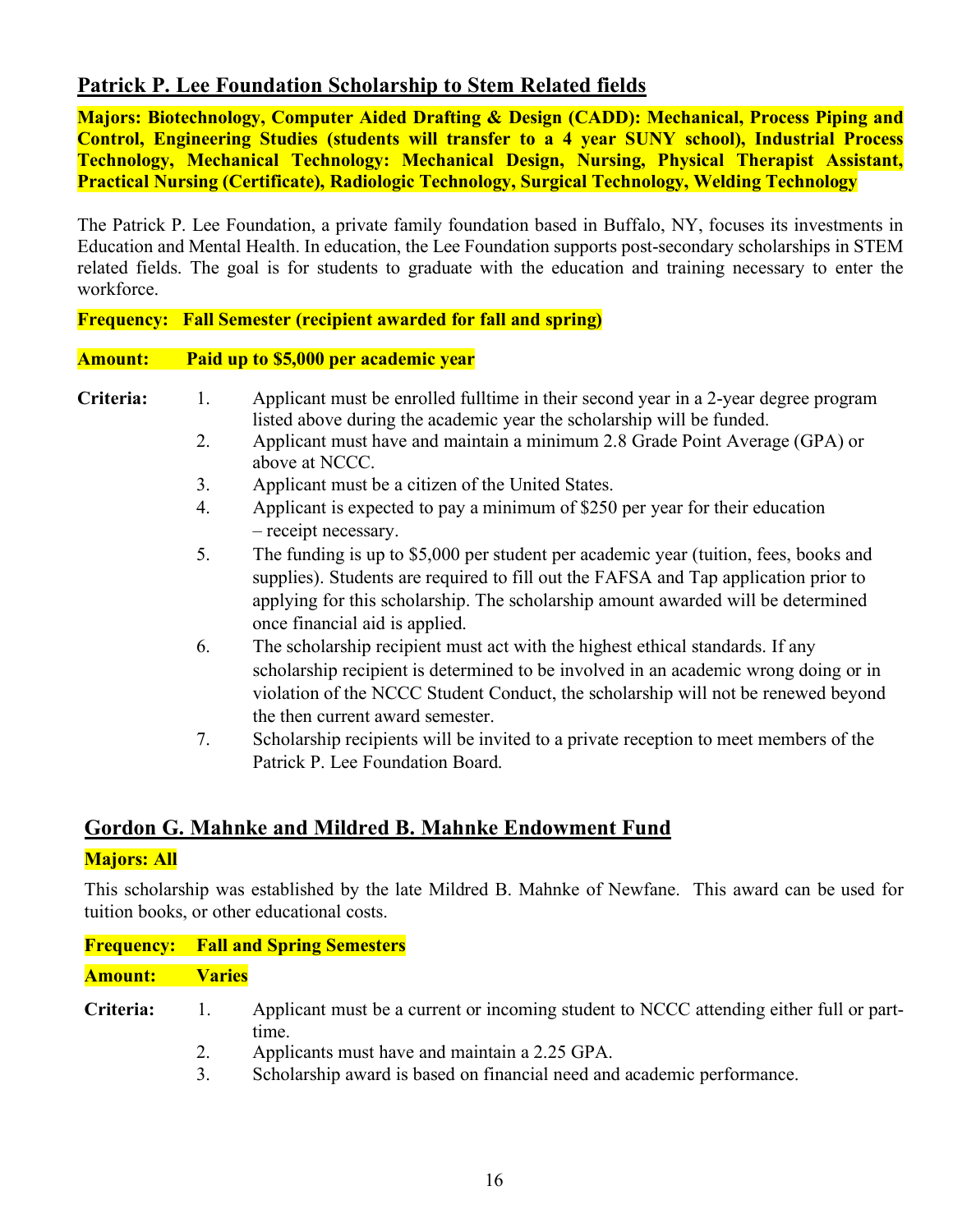# **Terry C. Mason Memorial Scholarship**

#### **Majors: All**

This scholarship was established in 1993 by the family of Terry Mason. The late Mr. Mason was the Comptroller at the Carborundum Company and was the father of young children at the time of his death.

|                      | <b>Frequency: Fall Semester</b> |  |
|----------------------|---------------------------------|--|
| <b>Amount:</b>       | <b>S250</b>                     |  |
| $\sim \cdot$ $\cdot$ | $\lambda$ 1 $\lambda$           |  |

- **Criteria:** 1. Applicant must be a current or incoming student of any age who lost a parent while growing up.
	- 2. Applicant must have a minimum 2.0 GPA or comparable high school grades.
	- 3. Applicant can be enrolled either full or part-time.
	- 4. Incorporate into your essay a paragraph on how the death of your parent affected your life. Include your age at the time of your parent's death and the parent's name and age.

#### **Ruth J. McDonald Memorial Art Scholarship**

#### **Majors: Fine Arts**

The late Ruth J. McDonald of Lockport, a former music teacher at Middleport High School and a past member of the Barge Canal Arts Society, established this scholarship. Her interest in the arts led her to create a scholarship for aspiring artists.

**Frequency: Fall Semester Amount: \$250**

- **Criteria:** 1. Applicant must be a current or incoming student enrolled in the Fine Arts Program attending either full or part-time.
	- 2. Continuing students must have a minimum 2.5 GPA.

# **Ruth J. McDonald Memorial Music Scholarship**

#### **Majors: Music**

The late Ruth J. McDonald of Lockport, a former music teacher at Middleport High School and a past member of the Barge Canal Arts Society, established this scholarship. Her interest in the arts led her to create a scholarship for aspiring artists.

|                |                | <b>Frequency:</b> Fall and Spring Semesters                                                                          |
|----------------|----------------|----------------------------------------------------------------------------------------------------------------------|
| <b>Amount:</b> | \$500          |                                                                                                                      |
| Criteria:      | $\mathbf{1}$ . | Applicant must be a current or incoming student enrolled in the Music Program<br>attending either full or part-time. |
|                | 2.             | Continuing students must have a minimum 2.5 GPA.                                                                     |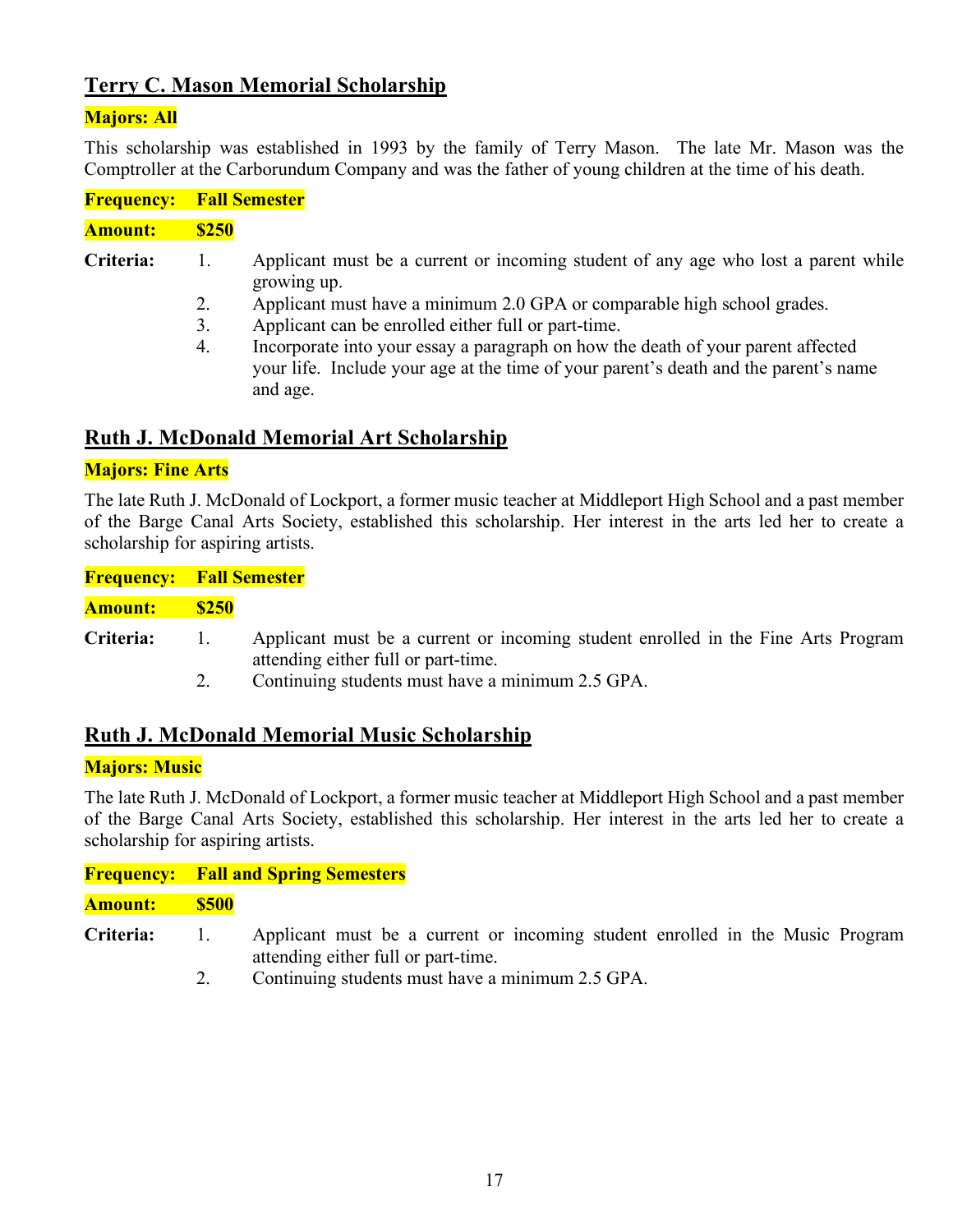# **Gerald L. Miller Family Memorial Scholarship**

#### **Majors: All**

This memorial fund was created by late Gerald L. Miller, former NCCC President, and his wife Dorothy in memory of their son Mark and his parents Harold & Marjorie. Mark was the Assistant Manager of the NCCC Bookstore and a beloved member of the NCCC family. The Gerald L. Miller Family Memorial Scholarship fund can used to cover the cost of tuition, books and supplies, or funds needed to graduate while attending NCCC. Students are given preference if they are pursuing a degree in fine arts, business, or have a financial need.

|                |               | <b>Frequency:</b> Fall and Spring Semesters                                                     |
|----------------|---------------|-------------------------------------------------------------------------------------------------|
| <b>Amount:</b> | <b>Varies</b> |                                                                                                 |
| Criteria:      |               | Applicant must be a current or incoming student to NCCC attending either full or part-<br>time. |
|                | 2.            | Scholarship award is based on financial need and academic performance.                          |
|                | 3.            | Continuing students must have a minimum GPA of 2.0.                                             |

# **June Marie Moreland Nursing Scholarship**

#### **Majors: Nursing**

June Marie Moreland, a 1968 graduate from the NCCC Nursing Program, established this scholarship to recognize the achievements of a student pursuing a degree in Nursing at NCCC. For more than forty-five years, June has provided patients with professional and compassionate care. She comforted patients during pre and post op, rehabilitation, and both gero and acute psychiatric nursing care. June treated all with dignity and respect. Now retired, she wants to help Nursing students achieve their goals in working in the medical field to assist others.

|                | <b>Frequency: Fall and Spring Semesters</b>                                                                     |  |  |  |
|----------------|-----------------------------------------------------------------------------------------------------------------|--|--|--|
| assist others. |                                                                                                                 |  |  |  |
|                | respect. Now retired, she wants to help Nursing students achieve their goals in working in the medical field to |  |  |  |
|                | post op, renavimation, and both gero and actile psychiatric nursing care. June treated an with digility and     |  |  |  |

| <b>Amount: Varies</b> |                                                   |
|-----------------------|---------------------------------------------------|
| Criteria:             | Applicant must be accepted in the Nursing Program |

- **peram at NCCC. Preference will be** given to non-traditional students and single moms who are in Niagara County. 2. Applicant must be enrolled as a full-time matriculated student at NCCC for the
- semester of the year the award is issued.
- 3. Applicant must have a minimum cumulative GPA of **2.75**
- 4. Scholarship award is based on financial need and academic performance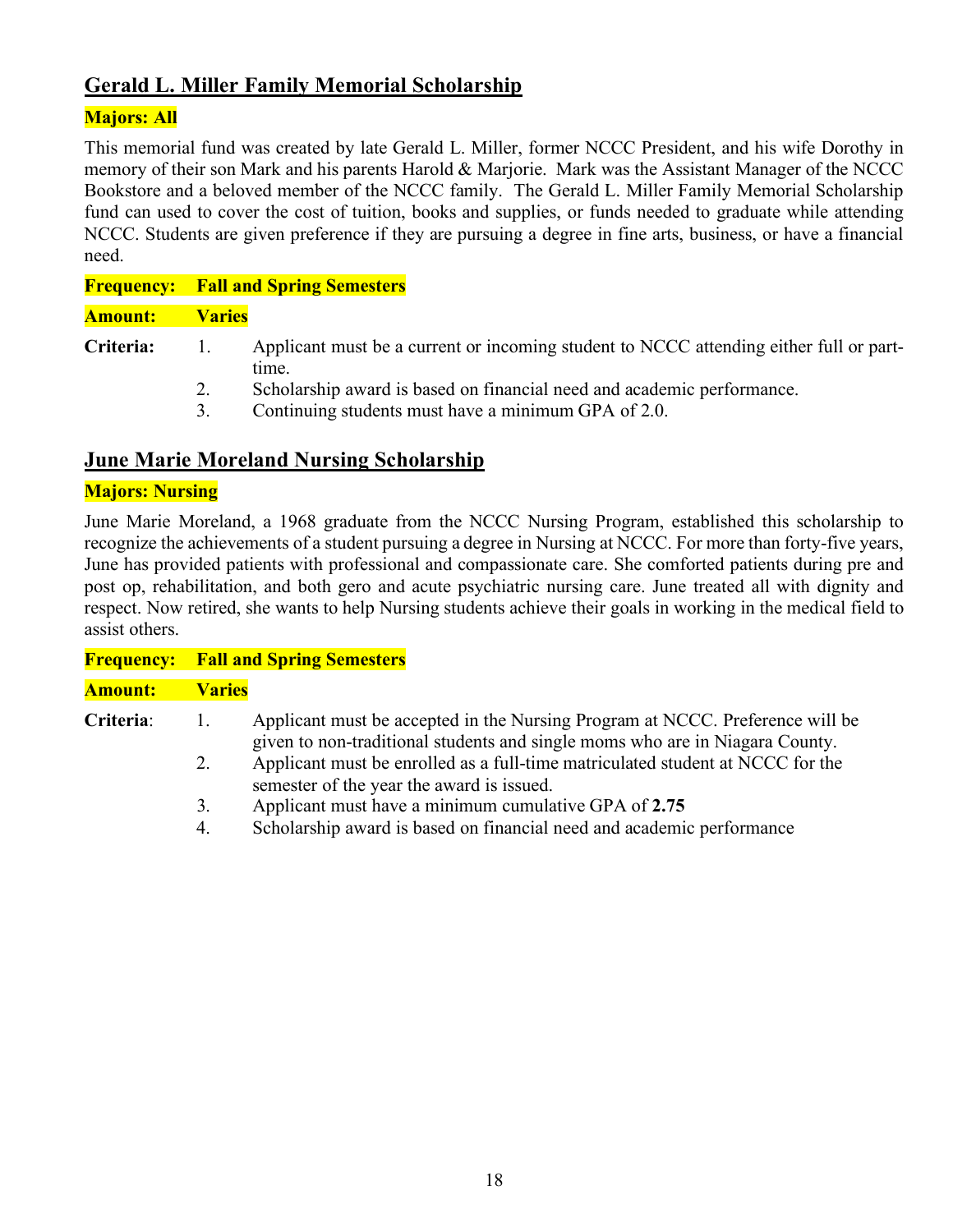# **Eugene and Maria Munk Memorial Scholarship**

#### **Majors: All**

Alma Human established this scholarship in 1999 in memory of her parents and husband. She passed away in 2009.

**Frequency: Fall and Spring Semesters**

**Amount: Varies**

- **Criteria:** 1. Applicant must have and maintain a 2.25 GPA.
	- 2. Applicant must be a current or incoming student residing in the Western New York area and enrolled in NCCC to obtain an associate degree.
	- 3. Applicant must be a **non-traditional** student (refer to the description below).
	- 4. Based on financial need and academic performance.
	- 5. Applicant must be involved in community service and demonstrate good qualities of citizenship.
	- 6. Include a paragraph in your essay describing your community service activities.

#### **Non-traditional student (defined below – can be any of these)**

- Older than traditional college aged student (ages 18-25)
- Delays enrollment (does not enter postsecondary education in the same calendar year that he or she finished high school);
- Attends part-time for at least part of the academic year;
- Works full-time (35 hours or more per week) while enrolled:
- Is considered financially independent for purposes of determining eligibility for financial aid;
- Has dependents other than a spouse (usually children, but sometimes others);
- Is a single parent (either not married or married but separated and has dependents); or
- Does not have a high school diploma (completed high school with a GED or other high school completion certificate or did not finish high school).

# **NCCC Alumni Association Scholarship**

# **Majors: All**

The NCCC Alumni Association established a scholarship program in 1987. The organization is dedicated to providing scholarship opportunities so that students can experience the same quality education at NCCC as its membership enjoyed.

|                |                | <b>Frequency:</b> Fall and Spring Semesters                                                                                                              |
|----------------|----------------|----------------------------------------------------------------------------------------------------------------------------------------------------------|
| <b>Amount:</b> | <b>Varies</b>  |                                                                                                                                                          |
| Criteria:      | $\mathbf{I}$ . | Applicants must be full or part-time NCCC students who have completed a minimum<br>of 12 credit hours.                                                   |
|                | 2.             | Applicant must have and maintain a cumulative 2.5 GPA.                                                                                                   |
|                | 3.             | Applicant must be the child or grandchild of an NCCC Alumnus and provide the<br>name of the parent or grandparent and the year they graduated from NCCC. |

4. Applicant must have community volunteer involvement.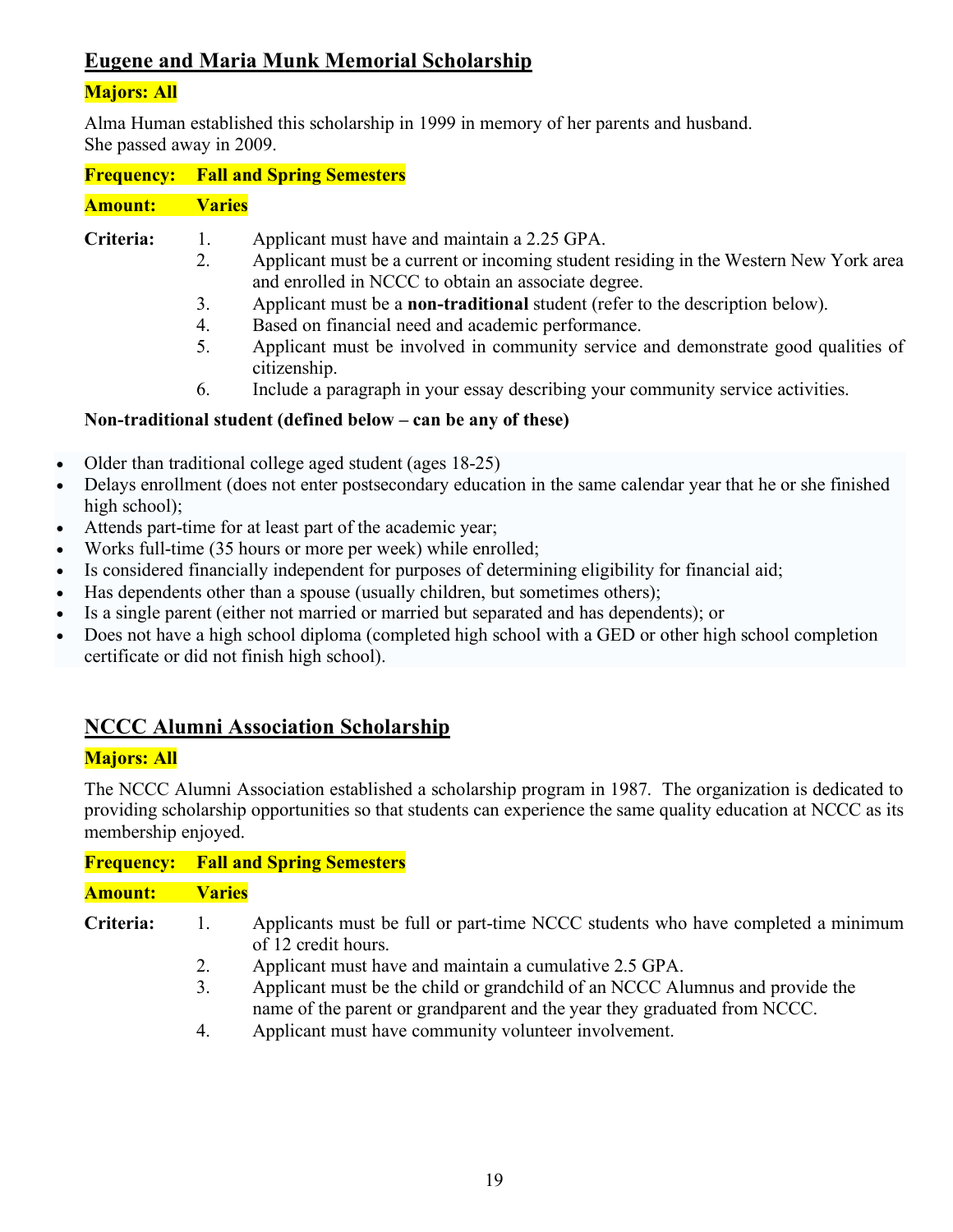# **NCCC Foundation Scholarship**

#### **Majors: All**

The NCCC Foundation, Inc. was established in 1987, in part to provide scholarship awards to deserving students. The funds for these scholarships are secured from a variety of sources; including donations from local businesses and individuals, memorial gifts, grants and the revenue from the annual Scholarship Dinner.

|                |               | <b>Frequency:</b> Fall and Spring Semesters                                                    |
|----------------|---------------|------------------------------------------------------------------------------------------------|
| <b>Amount:</b> | <b>Varies</b> |                                                                                                |
| Criteria:      | $\pm 1.$      | Applicant must be a current or incoming student to NCCC attending either full or<br>part-time. |
|                |               | Scholarship award is based on financial need and academic performance.                         |

3. Applicants must have and maintain a 2.5 GPA.

#### **Niagara County Bicentennial Scholarship**

#### **Majors: All**

Niagara County celebrated its bicentennial in 2008, recognizing the rich history and culture that contribute to the uniqueness of each city, town and village. Celebrations took place at NCCC and in other key locations to reminisce about the people, past and present, who have worked to enrich Niagara County. This scholarship is created to continue Niagara's legacy by recognizing a history scholar.

| <b>Frequency:</b> | <b>Fall Semester</b> |
|-------------------|----------------------|
|-------------------|----------------------|

| <b>Amount:</b> | <b>\$375</b> |
|----------------|--------------|
|----------------|--------------|

**Criteria:** 1. Applicant must be a resident of Niagara County

- 2. Applicant must be involved with the history of Niagara County either through employment or volunteering. Volunteerism should be focused on the history of Niagara County. Include in your essay information on your career goals as well as your involvement in the history of Niagara County.
- 3. Applicant can be either a current or incoming student of NCCC attending full-time
- 4. Applicant must have and maintain a 3.0 grade point average (GPA).
- 5. Submit (1) letter of recommendation from a current teacher, employer, civic or spiritual leader highlighting your qualities of family values, integrity and involvement with the history of Niagara County.

#### **Niagara Educational Foundation Volunteer Services Scholarship**

#### **Majors: All**

Established with a significant contribution from the Niagara Educational Foundation in 2006, this scholarship assists full-or part-time students with demonstrational community service to non-profit or public service organizations.

|                |                | <b>Frequency:</b> Fall and Spring Semesters                                                                                                                                                                         |
|----------------|----------------|---------------------------------------------------------------------------------------------------------------------------------------------------------------------------------------------------------------------|
| <b>Amount:</b> | <b>Varies</b>  |                                                                                                                                                                                                                     |
| Criteria:      | $\mathbf{1}$ . | Applicant must be a current or incoming student to NCCC attending either full or part-<br>time.                                                                                                                     |
|                | 2.             | Scholarship award is based on financial need and academic performance.                                                                                                                                              |
|                | 3.             | Applicants must have and maintain a 2.5 GPA.                                                                                                                                                                        |
|                | 4.             | <b>Resident of Niagara County</b>                                                                                                                                                                                   |
|                | 5.             | Incorporate into your essay demonstrated volunteer and/or intern service to either<br>Niagara County non-profit and public service organizations, NCCC, Niagara<br>Educational Foundation or other related entities |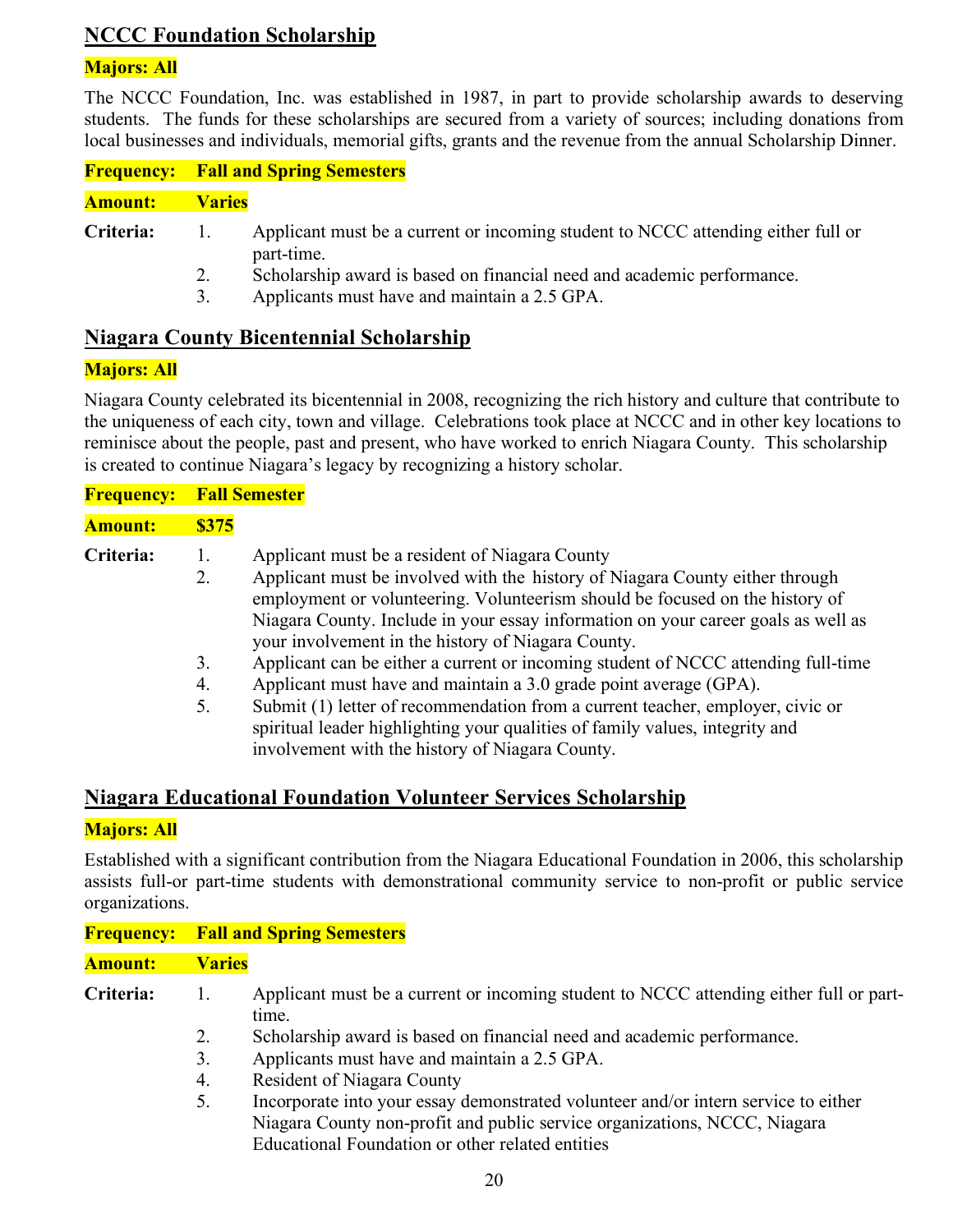# **NYS Federation of Home Bureau Scholarship – Donna Belling**

# **Major: Culinary Arts or Baking and Pastry Arts**

The local chapter of this statewide organization raises scholarship money through memorials and anniversary gifts to the group.

| <b>Frequency: Fall Semester</b> |              |                                                                                                                                                                                  |
|---------------------------------|--------------|----------------------------------------------------------------------------------------------------------------------------------------------------------------------------------|
| Amount:                         | <b>\$500</b> |                                                                                                                                                                                  |
| Criteria:                       | Ι.           | Applicant must be enrolled full-time in either Baking $\&$ Pastry Arts or<br>the Culinary Arts curriculum for at least 1 year (either at NCCC or<br>transferred from elsewhere). |
|                                 | 2.           | Scholarship award is based on academic achievement.                                                                                                                              |
|                                 | 3.           | Applicants must have and maintain a 2.85 GPA.                                                                                                                                    |
|                                 | 4.           | Niagara County resident                                                                                                                                                          |

5. Incorporate into your essay your career goals, demonstrated experiences and activities in selected field, and information about economic disadvantages you may have encountered.

# **NYS Federation of Home Bureau Scholarship – Agnes Kazmierczak**

#### **Major: Criminal Justice or Accounting**

The local chapter of this statewide organization raises scholarship money through memorials and anniversary gifts to the group.

| <b>Frequency: Fall Semester</b> |                            |                                                                                                                                                                                                                                                                                                                                                                                                                                                                                                 |
|---------------------------------|----------------------------|-------------------------------------------------------------------------------------------------------------------------------------------------------------------------------------------------------------------------------------------------------------------------------------------------------------------------------------------------------------------------------------------------------------------------------------------------------------------------------------------------|
| <b>Amount:</b>                  | <b>\$250</b>               |                                                                                                                                                                                                                                                                                                                                                                                                                                                                                                 |
| Criteria:                       | 1.<br>2.<br>3.<br>4.<br>5. | Applicant must be enrolled full-time in either Criminal Justice or<br>Accounting curriculum for at least 1 year (either at NCCC or transferred<br>from elsewhere).<br>Scholarship award is based on academic achievement.<br>Applicants must have and maintain a 2.85 GPA.<br>Niagara County resident<br>Incorporate into your essay your career goals, demonstrated experiences and<br>activities in selected field, and information about economic disadvantages you may<br>have encountered. |

# **NYS Federation of Home Bureau Scholarship – Niagara County**

#### **Major: Criminal Justice or Nursing**

The local chapter of this statewide organization raises scholarship money through memorials and anniversary gifts to the group.

| <b>Frequency:</b> | <b>Fall Semester</b>       |                                                                                                                                                                                                                                                                                                                                                                                                                                                                         |  |  |
|-------------------|----------------------------|-------------------------------------------------------------------------------------------------------------------------------------------------------------------------------------------------------------------------------------------------------------------------------------------------------------------------------------------------------------------------------------------------------------------------------------------------------------------------|--|--|
| <b>Amount:</b>    | <b>\$250</b>               |                                                                                                                                                                                                                                                                                                                                                                                                                                                                         |  |  |
| Criteria:         | 1.<br>2.<br>3.<br>4.<br>5. | Applicant must be enrolled full-time in either Criminal Justice or Nursing<br>curriculum for at least 1 year (either at NCCC or transferred from<br>elsewhere).<br>Scholarship award is based on academic achievement.<br>Applicants must have and maintain a 2.85 GPA.<br>Niagara County resident<br>Incorporate into your essay your career goals, demonstrated experiences and<br>activities in selected field, and information about economic disadvantages you may |  |  |
|                   |                            | have encountered.                                                                                                                                                                                                                                                                                                                                                                                                                                                       |  |  |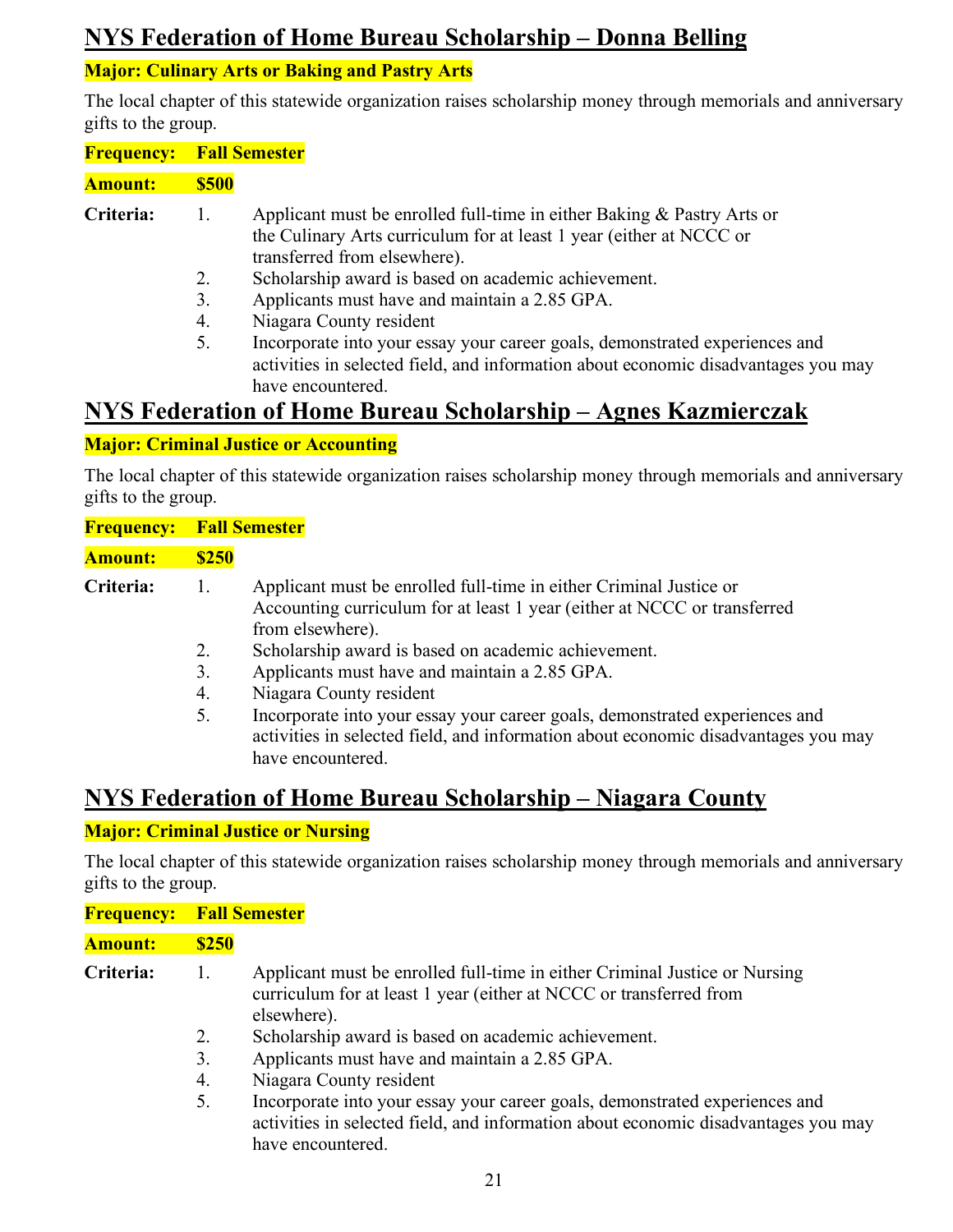# **NYS Federation of Home Bureau Scholarship – Elma Pangburn**

#### **Major: Criminal Justice or Physical Education**

The local chapter of this statewide organization raises scholarship money through memorials and anniversary gifts to the group.

| <b>Frequency: Fall Semester</b> |                            |                                                                                                                                                                                                                                                                                                                                                                                                                                                                                        |
|---------------------------------|----------------------------|----------------------------------------------------------------------------------------------------------------------------------------------------------------------------------------------------------------------------------------------------------------------------------------------------------------------------------------------------------------------------------------------------------------------------------------------------------------------------------------|
| <b>Amount:</b>                  | \$500                      |                                                                                                                                                                                                                                                                                                                                                                                                                                                                                        |
| <b>Criteria:</b>                | 1.<br>2.<br>3.<br>4.<br>5. | Applicant must be enrolled full-time in either Criminal Justice or<br>the Physical Education curriculum for at least 1 year (either at NCCC or<br>transferred from elsewhere.)<br>Scholarship award is based on academic achievement.<br>Applicants must have and maintain a 2.85 GPA.<br>Niagara County resident<br>Incorporate into your essay your career goals, demonstrated experiences and<br>activities in selected field, and information about economic disadvantages you may |
|                                 |                            | have encountered.                                                                                                                                                                                                                                                                                                                                                                                                                                                                      |

#### **Owls Scholarship**

#### **Majors: All**

This scholarship was established in 1995 by the wives of retirees from Occidental Chemical Management, to assist women who are seeking to reenter the job market after an absence.

| <b>Frequency:</b> Fall and Spring Semesters |
|---------------------------------------------|
| <b>Amount:</b>                              |
| Criteria:                                   |

#### **Non-traditional student (defined below – can be any of these)**

- Older than traditional college aged student (ages 18-25)
- Delays enrollment (does not enter postsecondary education in the same calendar year that he or she finished high school);
- Attends part-time for at least part of the academic year;
- Works full-time (35 hours or more per week) while enrolled;
- Is considered financially independent for purposes of determining eligibility for financial aid;
- Has dependents other than a spouse (usually children, but sometimes others);
- Is a single parent (either not married or married but separated and has dependents); or
- Does not have a high school diploma (completed high school with a GED or other high school completion certificate or did not finish high school).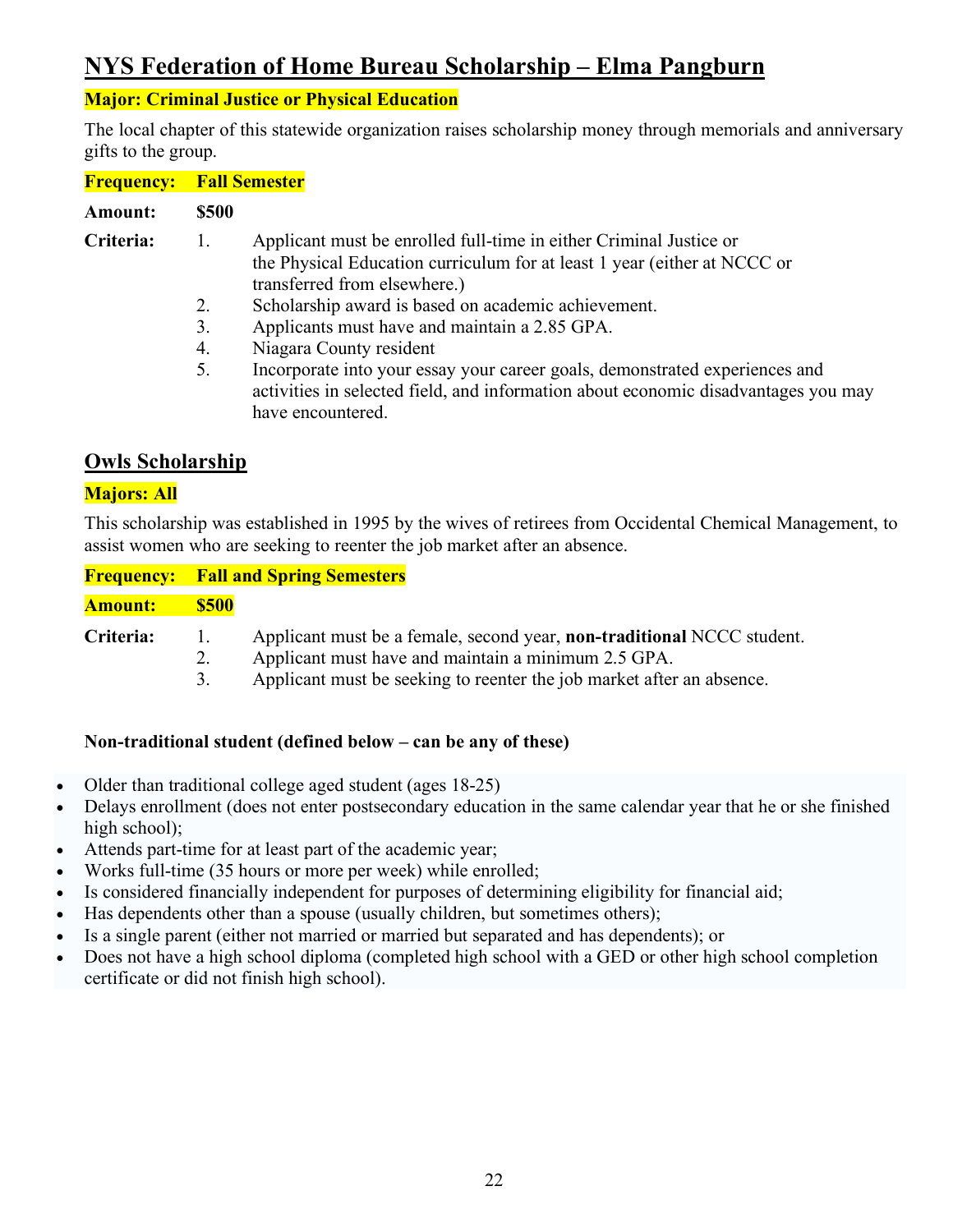# **Edward & Frances Pawenski Memorial Scholarship**

#### **Majors: Nursing or Allied Health**

This scholarship was established in loving memory of one of Niagara County Community College's founding Trustees; Edward J. Pawenski, and his dedicated wife Frances. In 1958, as a member of the Niagara County board of Supervisors, Mr. Pawenski initiated the resolution to study if a community college would be viable in Niagara County.

Mr. Pawenski proudly served on the Board of Trustees of the College from its founding in 1962 until 2012, serving 19 of those years as Chairman of the Board of Trustees. Mr. and Mrs. Pawenski were dedicated to the students of NCCC and this scholarship honors that dedication.

|                |              | <b>Frequency:</b> Fall and Spring Semesters                                                                                     |
|----------------|--------------|---------------------------------------------------------------------------------------------------------------------------------|
| <b>Amount:</b> | <b>\$250</b> |                                                                                                                                 |
| Criteria:      |              | Applicant must be a current NCCC student enrolled in the Nursing program or<br>Allied Health program.                           |
|                | 2.           | Applicant must have and/or maintain a 3.0 GPA.                                                                                  |
|                | 3.           | It is preferred that the applicant have experience working or volunteering in the<br>health care field or as a first responder. |
|                |              | Include in your essay career goals, community service and NCCC involvement                                                      |

#### 4. Include in your essay career goals, community service and NCCC involvement.

## **Pietak Scholarship**

#### **Majors: Liberal Arts & Sciences or Business**

This scholarship was established in 2004 in memory of Adam and Josephine Piwowarczyk Pietak by their children.

|                | <b>Frequency:</b> Fall and Spring Semesters |                                                                                                                                                                                                                                                                                                                                                                          |  |  |
|----------------|---------------------------------------------|--------------------------------------------------------------------------------------------------------------------------------------------------------------------------------------------------------------------------------------------------------------------------------------------------------------------------------------------------------------------------|--|--|
| <b>Amount:</b> | <b>\$375</b>                                |                                                                                                                                                                                                                                                                                                                                                                          |  |  |
| Criteria:      | Ι.<br>2.<br>3.<br>4.                        | Applicant must be a resident of North Tonawanda, NY.<br>Applicant can be a current or incoming NCCC student enrolled in the Liberal Arts<br>and Sciences curriculum or a degree program in the Business curriculum.<br>If applicant is a continuing student, he or she must have and maintain a 2.5 GPA.<br>Submit one (1) letter of recommendation from a non-relative. |  |  |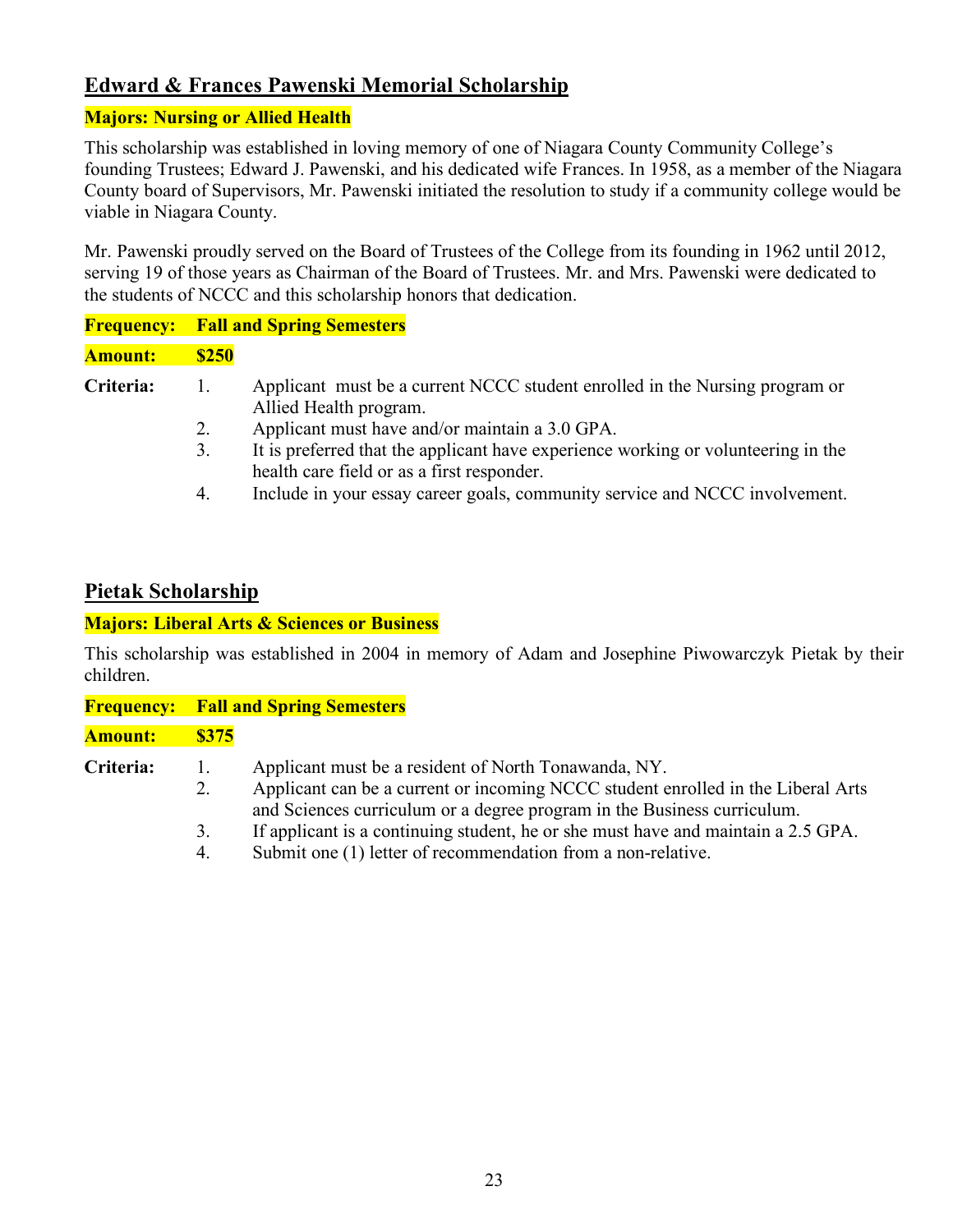# **Mary Jane Quinby Nursing Scholarship**

#### **Major: Nursing**

This scholarship was established by the Connolly children; in loving memory of their mother, Mary Jane Quinby. Mary Jane was an adjunct instructor at Niagara County Community College (NCCC). She thoroughly enjoyed enriching the lives of students as she taught nutrition classes for the NCCC nursing program. Mary Jane was a Cornell Alumni and a lifelong dietician who shared her love for food in professional and personal arenas. Mary Jane believed strongly in the pursuit of both formal and informal education as a vehicle to make the world a better place. She had a deep respect for traditional and non-traditional students all of whom balance a number of challenges to achieve an educational milestone. This scholarship will recognize the achievements of continuing nursing students.

**Frequency: Spring Semester Amount: \$500**

**Criteria**: 1. Applicant must be accepted in the Nursing Program at NCCC. Preference will be given to non-traditional students and single moms who are in Niagara County.

- 2. Applicant must be enrolled as a full-time matriculated student at NCCC for the semester of the year the award is issued.
- 3. Applicant must have a minimum cumulative GPA of 2.50
- 4. Scholarship award is based on financial need and academic performance

# **Dr. Kenneth and Dorothy Raymond Scholarship**

#### **Majors: Liberal Arts & Sciences: Math and Science**

This scholarship was established by Dr. Kenneth & Dorothy Raymond of Niagara Falls in 1997. Dr. Raymond, Professor Emeritus and former chair of the Math Department, retired in 1991 from NCCC after teaching for 27 years.

#### **Frequency: Fall and Spring Semesters**

**Amount: \$375**

- **Criteria:** 1. Applicant must be an incoming freshman enrolled in the Liberal Arts and Sciences: Math and Science program.
	- 2. Applicant must have and maintain a minimum 2.25 GPA.

#### **Red Coach Inn Scholarship**

#### **Majors: Culinary Arts or Baking and Pastry Arts**

Thomas Reese owns the Red Coach Inn in Niagara Falls NY. He and his wife, Susanne, believe that a strong work ethic, leveraged with education, is the key to a student's future success. They have established the Red Coach Inn Scholarship to help students achieve their goals in pursuing a degree in Culinary Curriculums.

|                |              | <b>Frequency:</b> Fall and Spring Semesters                                                                                                    |
|----------------|--------------|------------------------------------------------------------------------------------------------------------------------------------------------|
| <b>Amount:</b> | <b>\$250</b> |                                                                                                                                                |
| Criteria:      | Ι.           | Applicants can be a current or incoming full-time student who demonstrate a strong<br>work ethic and a desire to meet their educational goals. |
|                | 2.           | Applicants must have and maintain a 2.5 GPA.                                                                                                   |
|                | 3.           | Applicants must be enrolled full-time in one of the programs at the Niagara Falls<br>Culinary Institute (NFCI).                                |
|                | 4.           | Incorporate into your essay a paragraph about your culinary work experiences.                                                                  |
|                | 5.           | Submit one (1) letter of recommendation from your current or past employer in the<br>culinary field.                                           |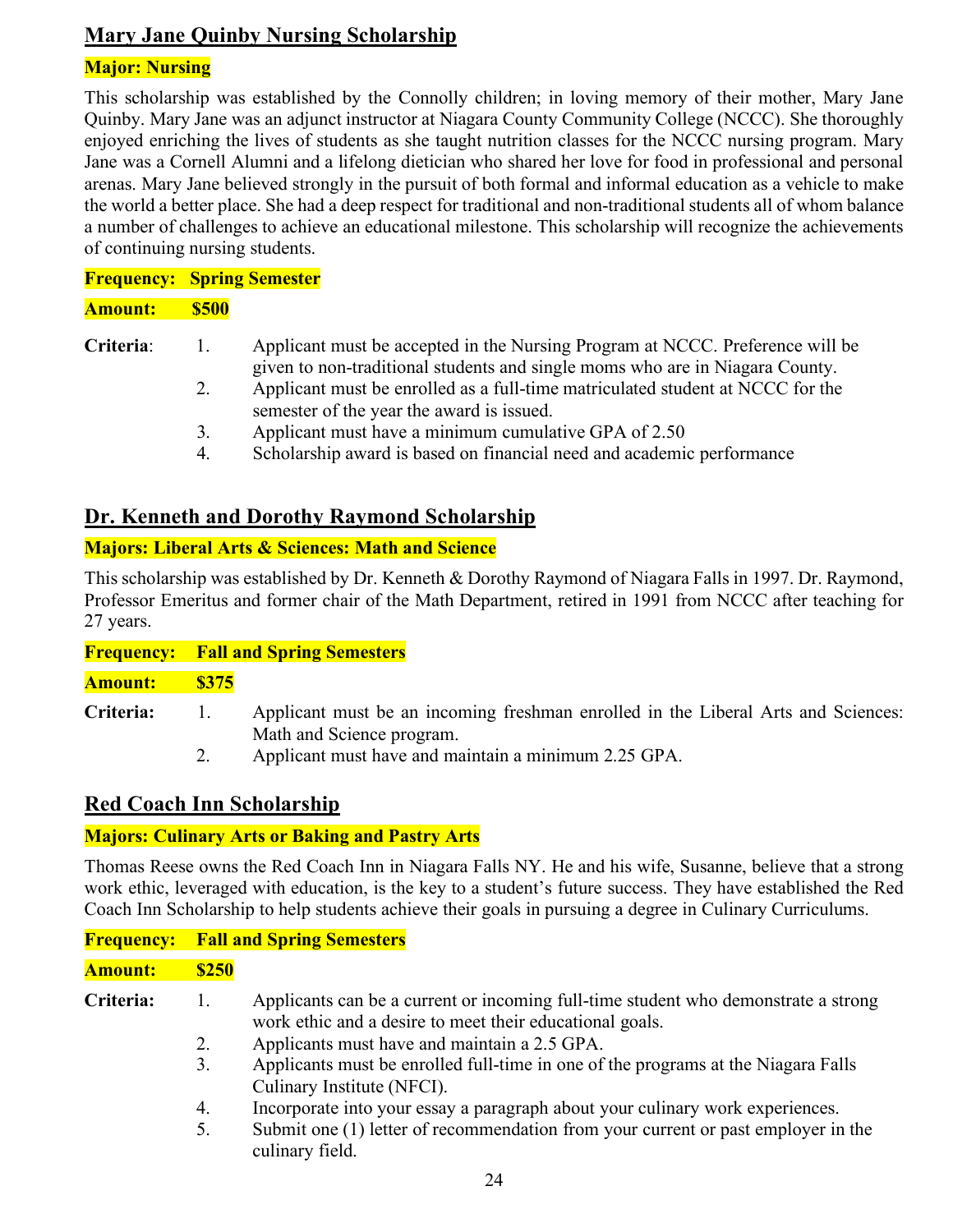# **J. Ward Reid Jr. Memorial Scholarship**

#### **Majors: Business, Culinary Arts, or Baking and Pastry Arts**

J. Ward Reid was a local businessman from Lockport, NY, who was a stalwart supporter of education as a means toward a more prosperous life. Established in his memory by his family, the scholarship will continue his legacy of a strong work ethic, leveraged with education, while recognizing students in business related curriculums.

|                |               | <b>Frequency:</b> Fall and Spring Semesters                                                                                                     |
|----------------|---------------|-------------------------------------------------------------------------------------------------------------------------------------------------|
| <b>Amount:</b> | <b>Varies</b> |                                                                                                                                                 |
| Criteria:      |               | Applicants can be a current or incoming full-time student who demonstrates a strong<br>work ethic and a desire to meet their educational goals. |
|                | 2.            | Applicants must have and maintain a 2.75 grade point average (GPA).                                                                             |
|                | 3.            | Applicants must be enrolled in one of the following degree or certificate programs:                                                             |
|                |               | Accounting, Business Management Cert, Business Administration, Retail Business                                                                  |
|                |               | Management, Hospitality Management, or Hospitality Operations Cert.                                                                             |

# **Rotary Club of Lockport Norman W. Sinclair Memorial Scholarship**

#### **Majors: All**

This scholarship was established by the Rotary Club of Lockport and the Lockport NY Rotary Foundation in memory of Norman W. Sinclair. Mr. Sinclair was a long time Lockport Rotarian, past President of Lockport Savings Bank, a founding member Niagara County Community College's (NCCC) Foundation, and served as Chairman of the Foundation Board.

This scholarship benefits students pursuing higher education at NCCC while recognizing in perpetuity the importance Mr. Sinclair placed on his relationship with the college and the importance of his contributions to the college.

| <b>Frequency:</b> Fall Semester |              |                                                                                                                                                                   |
|---------------------------------|--------------|-------------------------------------------------------------------------------------------------------------------------------------------------------------------|
| <b>Amount:</b>                  | <b>\$500</b> |                                                                                                                                                                   |
| Criteria:                       |              | Applicant must be an incoming NCCC student to be enrolled full-time                                                                                               |
|                                 | 2.           | Applicant must have resided in the Lockport School District and be a graduate of the<br>district or a regional private or parochial high school.                  |
|                                 | 3.           | The applicant must be of good character, have scholastic achievement, demonstrated<br>participation and leadership in extracurricular and community activities.   |
|                                 | 4.           | Incorporate into your essay your career goals, scholastic achievement, demonstrated<br>leadership, and participation in extracurricular and community activities. |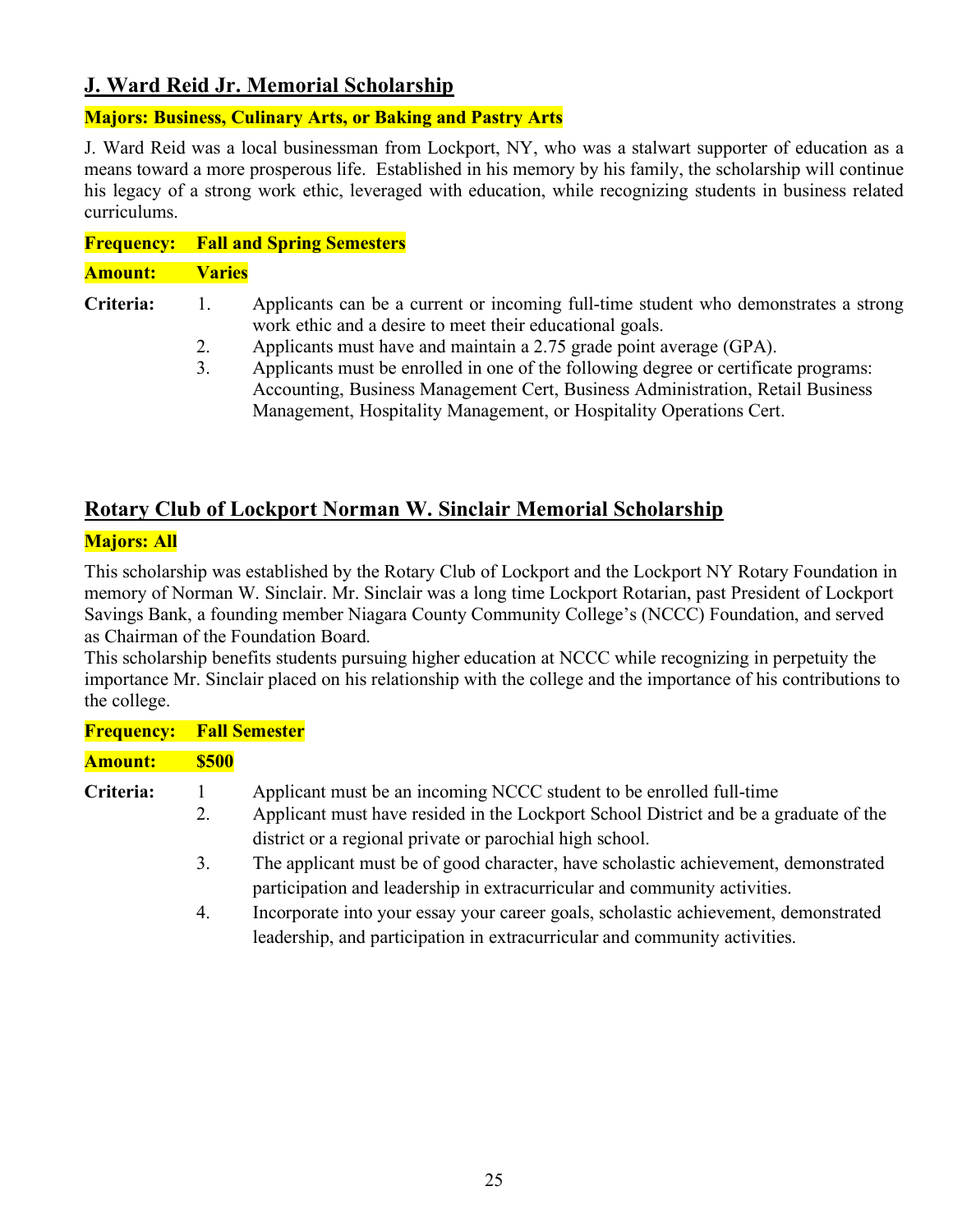# **Robert Michael Sdao Memorial Scholarship**

#### **Major: All**

This memorial scholarship was created in 1992 in memory of Robert Michael Sdao by his parents, the late F. Robert, NCCC Board of Trustee and Foundation Board member, & Geraldine Sdao. They established this scholarship as Bobby's legacy to help students achieve their goals through education.

|                | <b>Frequency:</b> Fall and Spring Semesters                                                                                                                                                                                                                                                                                                                                          |  |  |
|----------------|--------------------------------------------------------------------------------------------------------------------------------------------------------------------------------------------------------------------------------------------------------------------------------------------------------------------------------------------------------------------------------------|--|--|
| <b>Amount:</b> | <b>Varies</b>                                                                                                                                                                                                                                                                                                                                                                        |  |  |
| Criteria:      | Applicants can be a current or incoming students who demonstrates<br>1.<br>financial need, strong work ethic and a desire to meet their educational<br>goals. (Include in essay)<br>Applicants must have and maintain a 2.5 grade point average (GPA).<br>2.<br>Applicants must have previous volunteer community service with<br>3.<br>demonstrated involvement (Include in essay). |  |  |

# **Patricia Siola Distinguished Alumni Award**

**Majors: Liberal Arts and Sciences: Mathematics and Science, Nursing, or Physical Therapist Assistant, Radiologic Technology or Surgical Technology.**

Dr. Patricia L. Siola, NCCC Distinguished Alumna, established this scholarship in 2000 to assist children or grandchildren of NCCC Alumni in their pursuit of education at Niagara County Community College.

| <b>Frequency:</b> |                            | <b>Fall Semester</b>                                                                                                                                                                                                                                                                                                                                                                                                                                                                                                                                                                          |
|-------------------|----------------------------|-----------------------------------------------------------------------------------------------------------------------------------------------------------------------------------------------------------------------------------------------------------------------------------------------------------------------------------------------------------------------------------------------------------------------------------------------------------------------------------------------------------------------------------------------------------------------------------------------|
| <b>Amount:</b>    | <b>\$250</b>               |                                                                                                                                                                                                                                                                                                                                                                                                                                                                                                                                                                                               |
| Criteria:         | 2.<br>3.<br>4.<br>5.<br>6. | Applicant must be a NCCC sophomore (24 or more NCCC credits).<br>Applicant must be enrolled as a full-time student enrolled in one of the following<br>programs; Liberal Arts and Sciences: Math and Science, Nursing, Physical<br>Therapist Assistant, Radiologic Technology or Surgical Technology.<br>Applicant must have and maintain a minimum 2.5 GPA.<br>Applicant must be a Niagara County resident.<br>Applicant must be a child or grandchild of an NCCC alumnus.<br>Incorporate into your essay the name of the NCCC Alumnus parent or grandparent<br>and the year they graduated. |

# **E. Doris Chalstrey Smith Memorial Scholarship**

#### **Majors: All**

This scholarship was established in 1997 by George Charles & Beryl Smith, son and daughter-in-law of E. Doris Chalstrey Smith, to recognize and support their neighbors on the Tuscarora Indian Reservation.

#### **Frequency: Fall and Spring Semesters**

#### **Amount: \$500**

- **Criteria:** 1. Applicant can be current or incoming students of NCCC.
	- 2. Applicant must be an enrolled member of the Tuscarora Nation.
	- 3. Student must maintain a 2.5 GPA to be considered for future award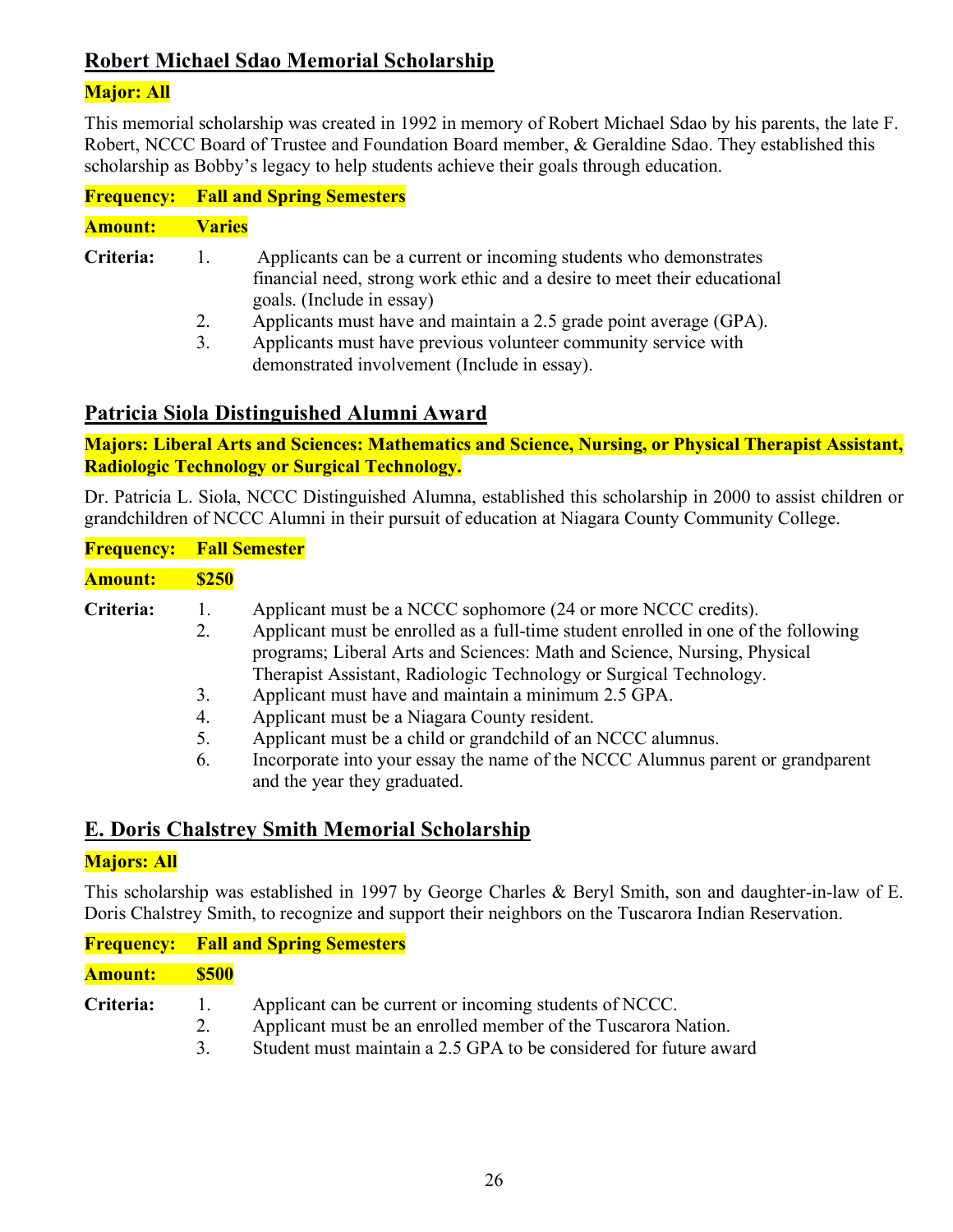# **Dr. Frances J. Sorge-Dotton Scholarship**

#### **Majors: Nursing**

The scholarship was established in the name of Dr. Frances J. Sorge-Dotton by her husband, Robert Lawrence Dotton, to help students who like her, carry multiple responsibilities while trying to better themselves.

|                |               | <b>Frequency:</b> Fall and Spring Semesters                                                                                    |
|----------------|---------------|--------------------------------------------------------------------------------------------------------------------------------|
| <b>Amount:</b> | <b>Varies</b> |                                                                                                                                |
| Criteria:      |               | Applicant must be a current or incoming student to NCCC enrolled in the Nursing<br>program attending either full or part-time. |
|                | 2.            | Scholarship award is based on financial need.                                                                                  |
|                | 3.            | Continuing students must have a minimum GPA of 2.7.                                                                            |

4. Incorporate into your essay information on your short and long term nursing career goals.

#### **Statler Foundation Scholarship**

#### **Majors: Niagara Falls Culinary Institute (NFCI) Hospitality Management**

#### *(Paper Application on next pages 27-28 – print out and complete. Not available through the AwardSpring Scholarship System)*

In 1894, Ellsworth Milton (E.M.) Statler opened Statler's Restaurant in the new Ellicott Square Building in Buffalo, New York and built a massive Statler Hotel for Buffalo's Pan-American Exposition in 1901. Upon Statler's death in 1928, the Statler Foundation was established to contribute to many worthwhile hospitalityrelated causes.

Since 1997 the Statler Foundation Scholarship has been available to NCCC students. Funds for this scholarship are generously made available from the Statler Foundation and are based upon availability each semester.

Frequency: Fall and spring semesters

#### **Amount – Varies**

#### **\$2,000 maximum per academic year for WNY students \$1,000 per students NYS students living outside of WNY**

#### **Criteria:** 1. Applicant must be a second year student enrolled full-time in the Hospitality Management programs at NFCI.

- 2. Applicant must have a 2.25 grade point average (GPA).
- 3. Students living outside of New York State are not eligible.
- **Procedure:** 1. Complete the application on the next page and write a two page type-written essay. Include information on when you became interested in the industry, your experience in the field: as a customer, worker and personal contacts with people in the field. Also, include information on your career goals and financial need.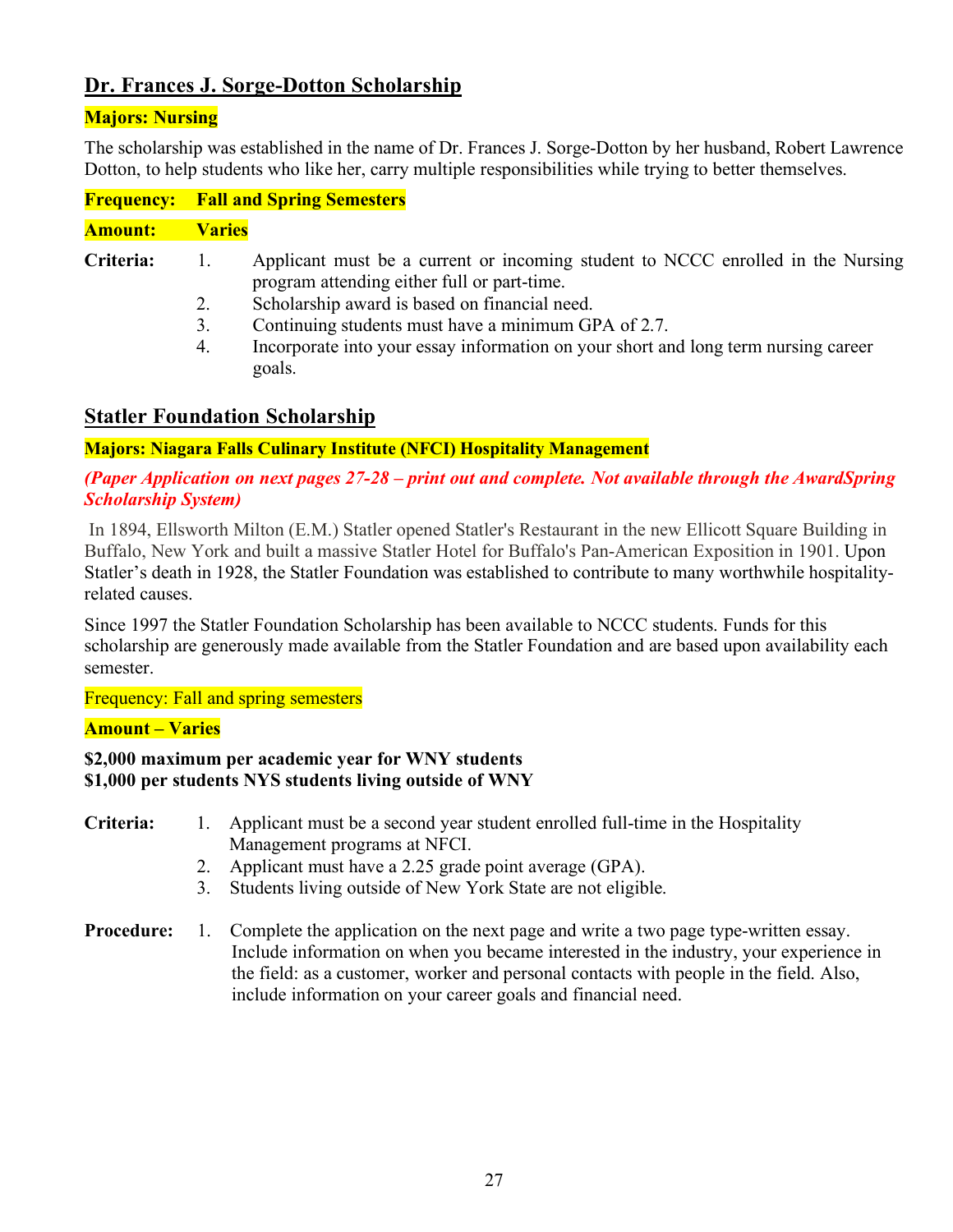

# **THE STATLER FOUNDATION**

"For research work for the benefit of the hotel industry of the United States, not only in the construction and operation of hotels, but in the training and making more proficient the worker in hotels, for the benefit of the hotel industry, as a whole." ---Ellsworth M. Statler

# **SCHOLARSHIP APPLICATION:**

## **I. PERSONAL INFORMATION (PLEASE PRINT)**

| 1. Name of Applicant $\frac{1}{\text{FIRST}}$                                                                                                                                                                                  |           | (MIDDLE)           |           |                      | (LAST) |  |
|--------------------------------------------------------------------------------------------------------------------------------------------------------------------------------------------------------------------------------|-----------|--------------------|-----------|----------------------|--------|--|
| 2. Address <u>(STREET</u> )                                                                                                                                                                                                    |           |                    |           | (CITY) (STATE) (ZIP) |        |  |
| Telephone No. ( ) Cell No ( )                                                                                                                                                                                                  |           |                    |           |                      |        |  |
| 3. Social Security Number: 1988 and 1988 and 1988 and 1988 and 1988 and 1988 and 1988 and 1988 and 1988 and 19                                                                                                                 |           |                    |           |                      |        |  |
| School ID Number: New York Channels and School ID Number:                                                                                                                                                                      |           |                    |           |                      |        |  |
| 4. Date of Birth: 2008 and 2008 and 2008 and 2008 and 2008 and 2008 and 2008 and 2008 and 2008 and 2008 and 2008 and 2008 and 2008 and 2008 and 2008 and 2008 and 2008 and 2008 and 2008 and 2008 and 2008 and 2008 and 2008 a |           |                    |           |                      |        |  |
| $5.$ Sex:                                                                                                                                                                                                                      | Male Male | $\Box$ Female      |           |                      |        |  |
| 6. Parent's or Guardian's full name: 1998                                                                                                                                                                                      |           |                    |           |                      |        |  |
|                                                                                                                                                                                                                                |           |                    |           |                      |        |  |
| 8. Parents' or Guardian's occupation:                                                                                                                                                                                          |           |                    |           |                      |        |  |
| Father:                                                                                                                                                                                                                        |           | Mother:            |           |                      |        |  |
| 9. Are you a U.S. Citizen?                                                                                                                                                                                                     |           | $\blacksquare$ Yes | $\Box$ No |                      |        |  |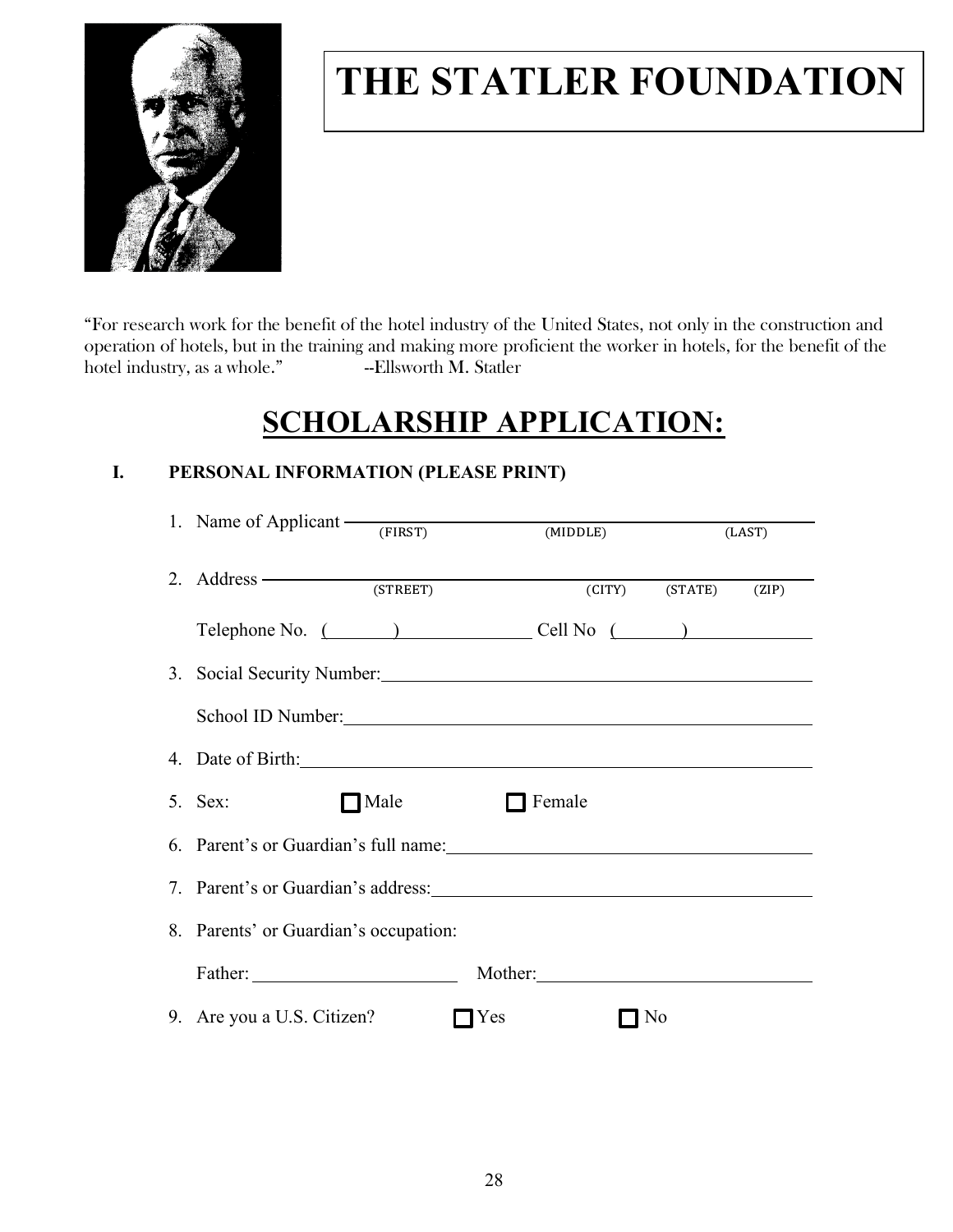# **II. SCHOOL INFORMATION**

|     | 1. Name of school you are now attending:                                                                                                                                                                                                     |  |  |  |  |  |
|-----|----------------------------------------------------------------------------------------------------------------------------------------------------------------------------------------------------------------------------------------------|--|--|--|--|--|
|     |                                                                                                                                                                                                                                              |  |  |  |  |  |
|     | 3. Name of your school dean/president:                                                                                                                                                                                                       |  |  |  |  |  |
|     | 4. Address of the school you are now attending: ________________________________                                                                                                                                                             |  |  |  |  |  |
|     | What foreign language(s), if any, can you speak?________________________________<br>5.<br>$\Box$ Fluently $\Box$ Understandably<br>How well?                                                                                                 |  |  |  |  |  |
|     | 6. What paying jobs have you held while in school? _____________________________<br>During: Summer School Year Hrs/week: Earnings:                                                                                                           |  |  |  |  |  |
|     | 7. List the extra-curricular or work activity you feel has contributed the most to your                                                                                                                                                      |  |  |  |  |  |
| Ш.  | PERSONAL HISTORY (NO MORE THAN 300 WORDS)<br>Write of your personal background, interests, etc., to include:                                                                                                                                 |  |  |  |  |  |
|     | 1. When you became interested in the Hospitality Field.                                                                                                                                                                                      |  |  |  |  |  |
|     | 2. Your experiences with the field as a customer, as a worker, in your personal<br>contacts with those in the field.                                                                                                                         |  |  |  |  |  |
|     | 3. Why you think you have the aptitudes and interests necessary for success in<br>this field?                                                                                                                                                |  |  |  |  |  |
|     | 4. What progress do you expect to make in the next ten years in the field?                                                                                                                                                                   |  |  |  |  |  |
| IV. | FINANCIAL STATUS (CONFIDENTIAL)                                                                                                                                                                                                              |  |  |  |  |  |
|     | 1. Do you expect financial assistance from your family? $\Box$ Yes<br>$\Box$ No                                                                                                                                                              |  |  |  |  |  |
|     | 2. Do you expect to receive any financial loans or grants from other private/public<br>sources? If so, please list.<br><u> 1989 - Johann John Stone, mars and de format and de format and design and design and design and design and de</u> |  |  |  |  |  |
|     | 3. After financial assistance, how much of the total tuition can you assume?                                                                                                                                                                 |  |  |  |  |  |
| V.  | Please enclose proof of acceptance from the school you are attending.                                                                                                                                                                        |  |  |  |  |  |
|     | <b>OR</b>                                                                                                                                                                                                                                    |  |  |  |  |  |
| VI. | If you are currently attending college, please attach your latest academic transcript.                                                                                                                                                       |  |  |  |  |  |
|     |                                                                                                                                                                                                                                              |  |  |  |  |  |
|     | APPLICANT'S SIGNATURE<br><b>DATE</b>                                                                                                                                                                                                         |  |  |  |  |  |

# **SUBMIT to NCCC Scholarship Office with the NCCC Foundation (A-265)**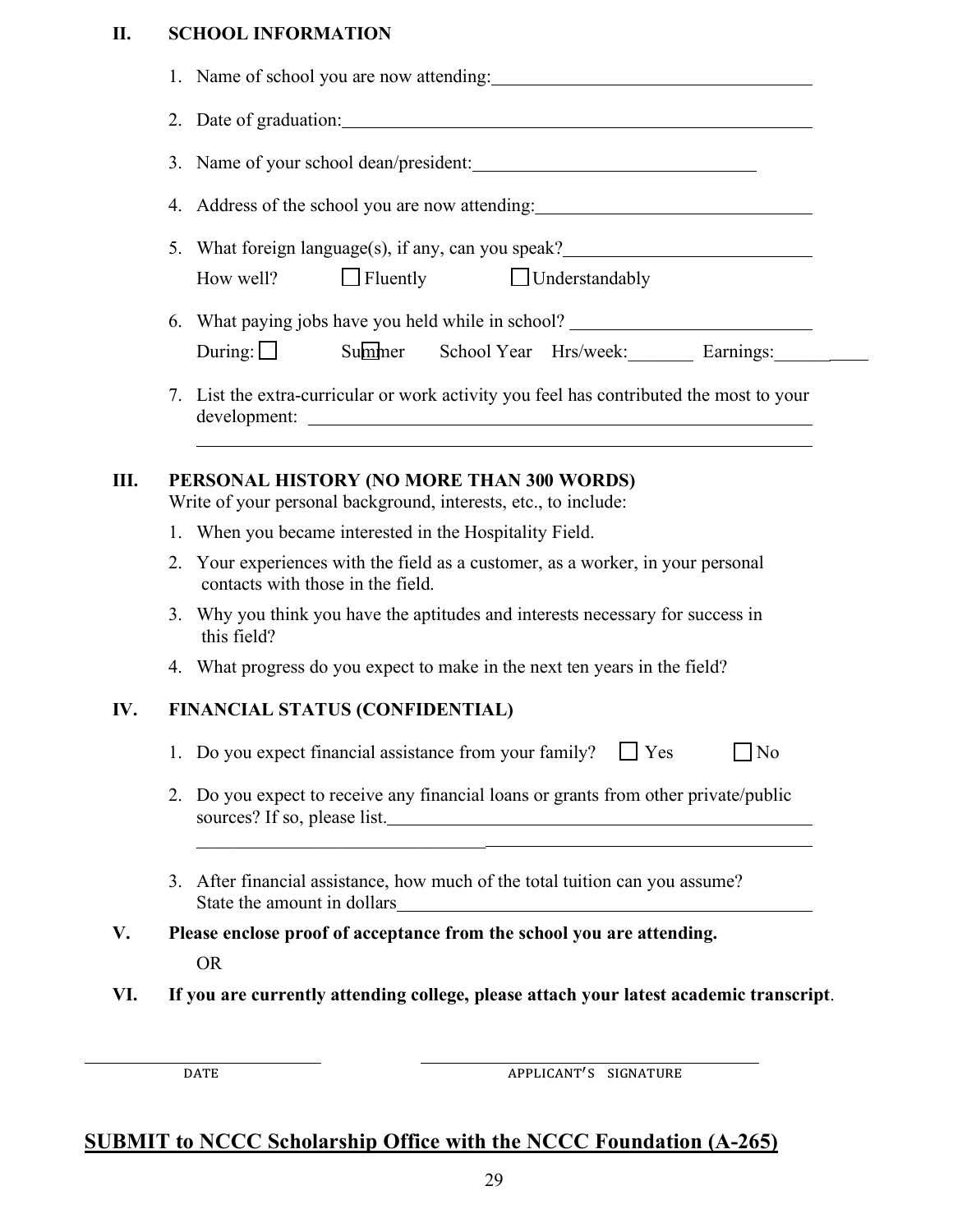# **Michael D. Tobin Memorial Scholarship**

#### **Majors: Liberal Arts & Science: Humanities and Social Science**

This scholarship was established by David Tobin, retired professor of English, and his wife Cathy in memory of their son Michael. The scholarship's purpose is to assist students in the Liberal Arts—Humanities and Social Sciences Curriculum. Michael had a zest for living and a strong sense of community spirit, especially in Lockport and at his beloved Camp Kenan, where he was a camper and a counselor for eight years.

| <b>Frequency: Fall Semester</b> |              |                                                                                                                                                                            |
|---------------------------------|--------------|----------------------------------------------------------------------------------------------------------------------------------------------------------------------------|
| Amount:                         | <b>\$500</b> |                                                                                                                                                                            |
| Criteria:                       | 1.           | Applicant must be a current or incoming student enrolled in the Liberal Arts and<br>Science: Humanities and Social Science curriculum, attending either full or part-time. |
|                                 | 2.           | Applicant must have a 3.0 or high school equivalent for incoming students.                                                                                                 |
|                                 | 3.           | Student must show evidence of financial need.                                                                                                                              |
|                                 | 4.           | Student must be a USA resident.                                                                                                                                            |
|                                 | 5.           | Incorporate into your essay why you chose this curriculum and include a section                                                                                            |
|                                 |              | about your participation in organizations such as your church, the Lockport YMCA,                                                                                          |
|                                 |              | Camp Kenan, or your contributions/service to the community.                                                                                                                |

# **Unifrax Corporation Scholarship**

#### **Majors: All**

The Unifrax Corporation of Niagara Falls, New York established this scholarship in 1999. The funds may be used for tuition, fees, books, or other related expenses.

| <b>Frequency: Fall Semester</b> |              |                                                                                                                                                                                 |
|---------------------------------|--------------|---------------------------------------------------------------------------------------------------------------------------------------------------------------------------------|
| <b>Amount:</b>                  | <b>\$500</b> |                                                                                                                                                                                 |
| Criteria:                       | 1.           | Applicant must be an incoming student planning on registering full-time (12-18 credit<br>hours) as a matriculated student at NCCC during the fall semester the award is issued. |
|                                 | 2.           | Applicants include incoming June graduates, non-traditional students, and Veterans.                                                                                             |
|                                 | 3.           | Applicants must have a minimum GPA of 2.25.                                                                                                                                     |

# **Donald Voisinet Scholarship**

**Frequency: Spring Semester**

#### **Majors: Computer Aided Drafting & Design (CADD)**

This scholarship was established in 2000 by retiring NCCC Professor Donald Voisinet. Don was instrumental in creating and building the Computer Aided Design Drafting program at NCCC and upon retirement, wanted to establish a fund that would financially assist talented CADD students. Money for this scholarship has been donated by Professor Voisinet, alumni, and business and industry that have supported the CADD program since its inception.

| Amount:          | <b>\$250</b> |                                                                                                          |
|------------------|--------------|----------------------------------------------------------------------------------------------------------|
| <b>Criteria:</b> | $\mathbf{L}$ | Applicants must be enrolled in the CADD program at NCCC.                                                 |
|                  |              | Applicants must be enrolled in a minimum of 6 credit hours per semester.                                 |
|                  | 3.           | Applicants must have completed a minimum of 25 credit hours at NCCC (or<br>equivalent transfer credits). |
|                  | 4.           | Applicants must have a minimum curriculum GPA of 2.5 (on 4.0 scale).                                     |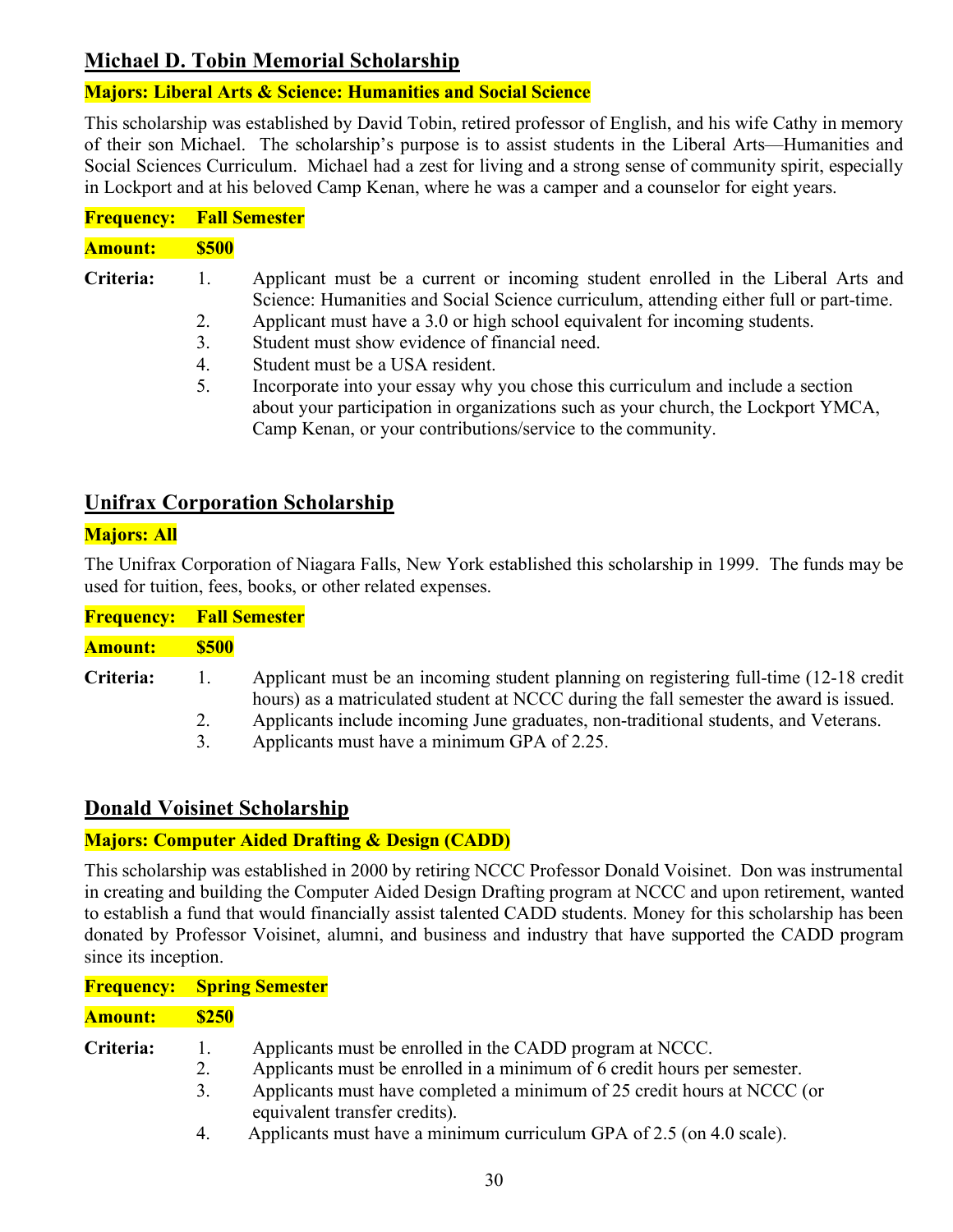# **Wendel Scholarship**

#### **Majors: Computer Aided Drafting & Design (CADD), Computer Science, Engineering or Liberal Arts & Sciences: Mathematics and Science**

Wendel established this scholarship in 2001. This national professional consulting firm founded in Lockport NY is committed to supporting the students and graduates of Niagara County Community College.

|                | <b>Frequency: Fall Semester</b> |                                                                                                                                           |  |  |
|----------------|---------------------------------|-------------------------------------------------------------------------------------------------------------------------------------------|--|--|
| <b>Amount:</b> | <b>\$250</b>                    |                                                                                                                                           |  |  |
| Criteria:      | 1.                              | Applicants must be a current or incoming full-time student at NCCC and preference will<br>be given to family members of Wendel employees. |  |  |
|                | 2.                              | Students must be enrolled in CADD, Computer Science, Engineering Studies or<br>Liberal Arts and Sciences: Math and Science.               |  |  |
|                | 3.                              | Incoming students must have at least a 2.25 or greater GPA.                                                                               |  |  |
|                | 4.                              | Continuing students must have at least a 2.5 or greater GPA.                                                                              |  |  |
|                | 5.                              | Scholarship award is based on financial need and academic performance.                                                                    |  |  |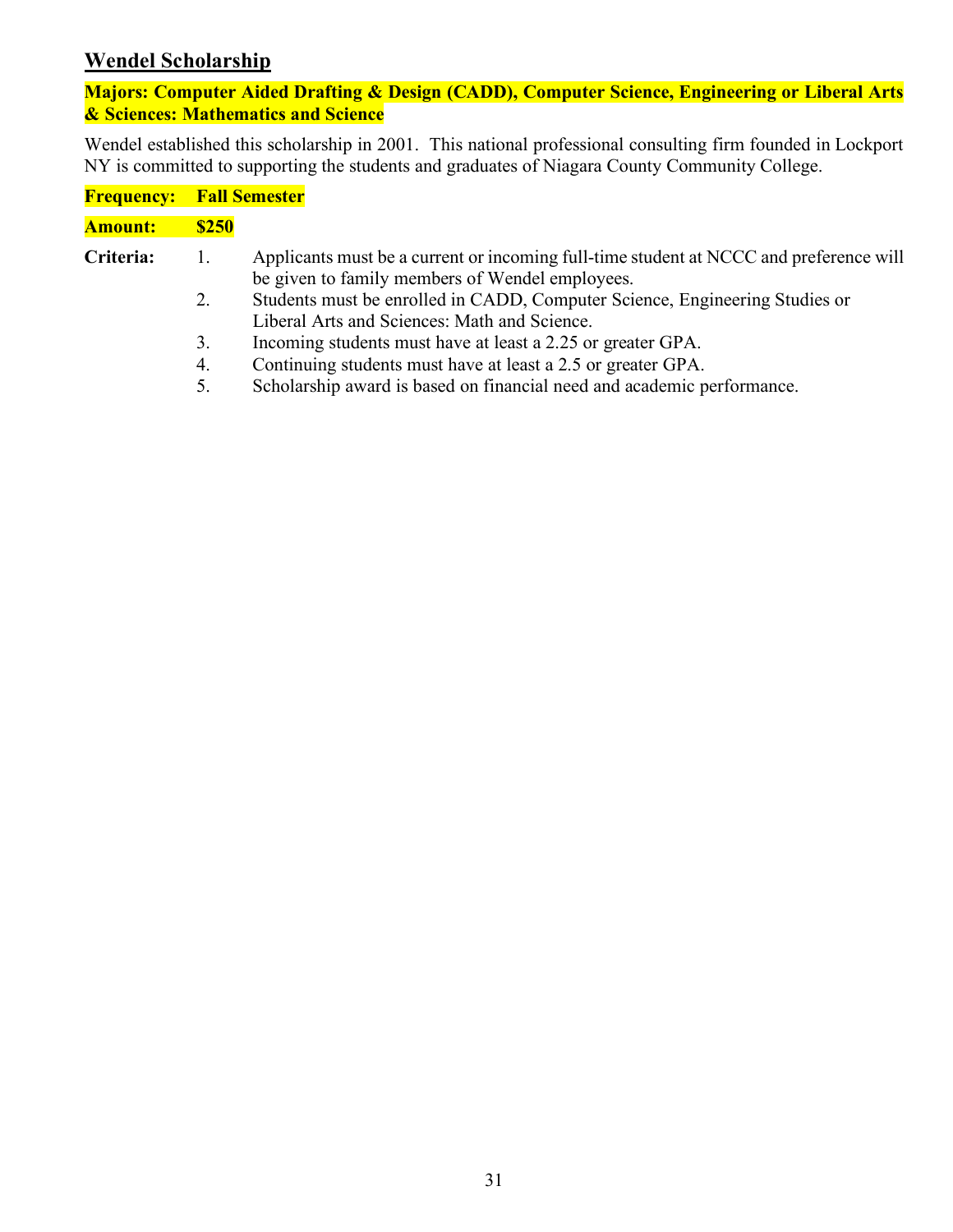# **Paper Applications Required**

*For the complete list of instructions and the application to apply click on the Distinguished Student Scholarship tab on the Scholarship webpage at www.niagaracc.suny.edu/scholarships*

#### **Distinguished Student Scholarship**

**(Paper Application) - Not available through the online AwardSpring Scholarship System** 

The Distinguished Student Scholarship is the most prestigious scholarship awarded to incoming freshman at NCCC. Applicants must be graduating from a Niagara County High School and meet the criteria listed below.

| <b>Frequency:</b> | <b>Fall semester</b>                                                                                                                                                                                                                                                                                                                                                                                                              |  |  |  |
|-------------------|-----------------------------------------------------------------------------------------------------------------------------------------------------------------------------------------------------------------------------------------------------------------------------------------------------------------------------------------------------------------------------------------------------------------------------------|--|--|--|
| <b>Amount:</b>    | <b>Full tuition (awarded for 4 semesters)</b>                                                                                                                                                                                                                                                                                                                                                                                     |  |  |  |
| Criteria:         | Applicant must be graduating from a Niagara County high school with a Regents<br>1.<br>diploma in June with a minimum cumulative GPA of $3.0$ or a B (83-85)<br>average.                                                                                                                                                                                                                                                          |  |  |  |
|                   | 2.<br>Applicant must be planning to enroll as a full-time matriculated student at NCCC for<br>the fall semester of the year the award is issued.                                                                                                                                                                                                                                                                                  |  |  |  |
|                   | 3.<br>Applicant must have previous volunteer community service and demonstrated<br>involvement in high school activities (Include in essay).                                                                                                                                                                                                                                                                                      |  |  |  |
|                   | 5.<br>Applicant must provide assurance that he or she plans to remain in or return to<br>Niagara County after completion of his/her education and future volunteer<br>commitments (Include in essay).                                                                                                                                                                                                                             |  |  |  |
| <b>Procedure:</b> | Submit (2) complete copies of all required information by the deadline date to the<br>-1.<br>NCCC Foundation/Scholarship Office located within the Foundation Office (A-265).<br>The required information includes; the Distinguished Student Scholarship application,<br>official high school transcripts, a two-page essay addressing the topics on the essay<br>section of the application, and (2) letter of recommendations. |  |  |  |
|                   | 2.<br>Submit the DSS application to your guidance counselor for signature as well as<br>completion of academic standing, confirmation of a Regents diploma and inclusion<br>of official transcripts; it is the student's responsibility to ensure the                                                                                                                                                                             |  |  |  |

application is postmarked and/or received at NCCC by the due date below.